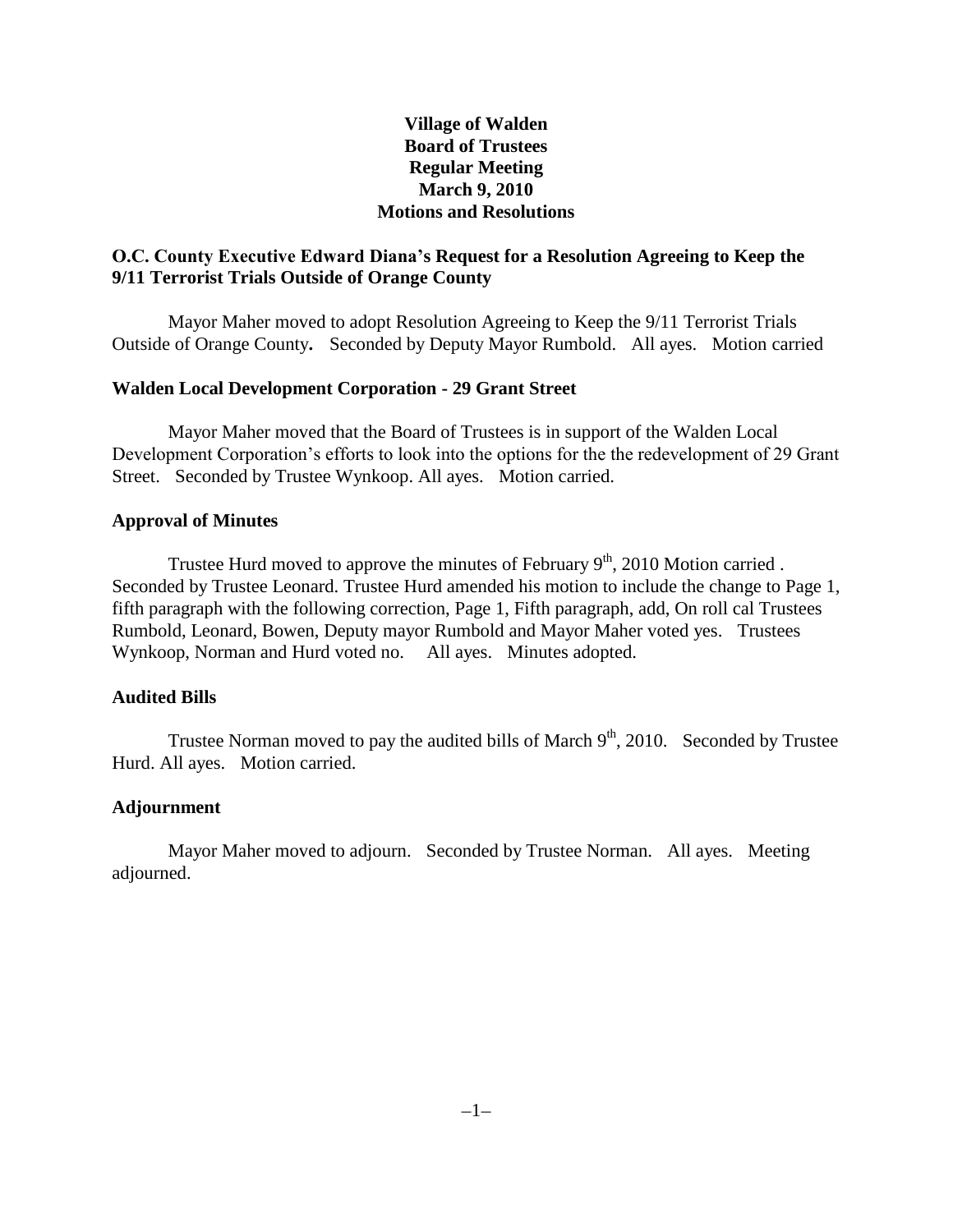# **Village of Walden Board of Trustees Regular Meeting March 9, 2010**

Mayor Brian Maher called the regular meeting of the Village of Walden Board of Trustees to order at 6:30pm.

On roll call the following were:

| Present: | Mayor                      | <b>Brian Maher</b>    |
|----------|----------------------------|-----------------------|
|          | Deputy Mayor Susan Rumbold |                       |
|          | <b>Trustees</b>            | Mary Jean Norman      |
|          |                            | <b>Richard Hurd</b>   |
|          |                            | <b>Edmond Leonard</b> |
|          |                            | <b>Bernard Bowen</b>  |
|          |                            | Roy Wynkoop           |

Also Present: James C. Politi, Village Manager Nancy Mitchell, Village Clerk Kevin Dowd, Village Attorney

# **Presentation**

Trustee Norman presented Trustee Wynkoop of Flower's by Anita's with a certificate of appreciation from the Board of Trustees for their  $25<sup>th</sup>$  anniversary.

Trustee Wynkoop thanked everyone for the plaque and stated that it wouldn't have been possible to stay here without all the support he's gotten.

# **Village Manager's Report**

Manager Politi stated that the wastewater treatment plant rehab is continuing. They are still drawing down the tanks. Contracts for Standard Construction are moving forward. The I and I monitoring will begin as well. Delaware and our DPW has been keeping everything moving.

The manager stated that for 36 Sherman Avenue that component is done now. The porch has been removed and the house has been boarded up.

Manager Politi also stated that the budget process has started. He will present it to the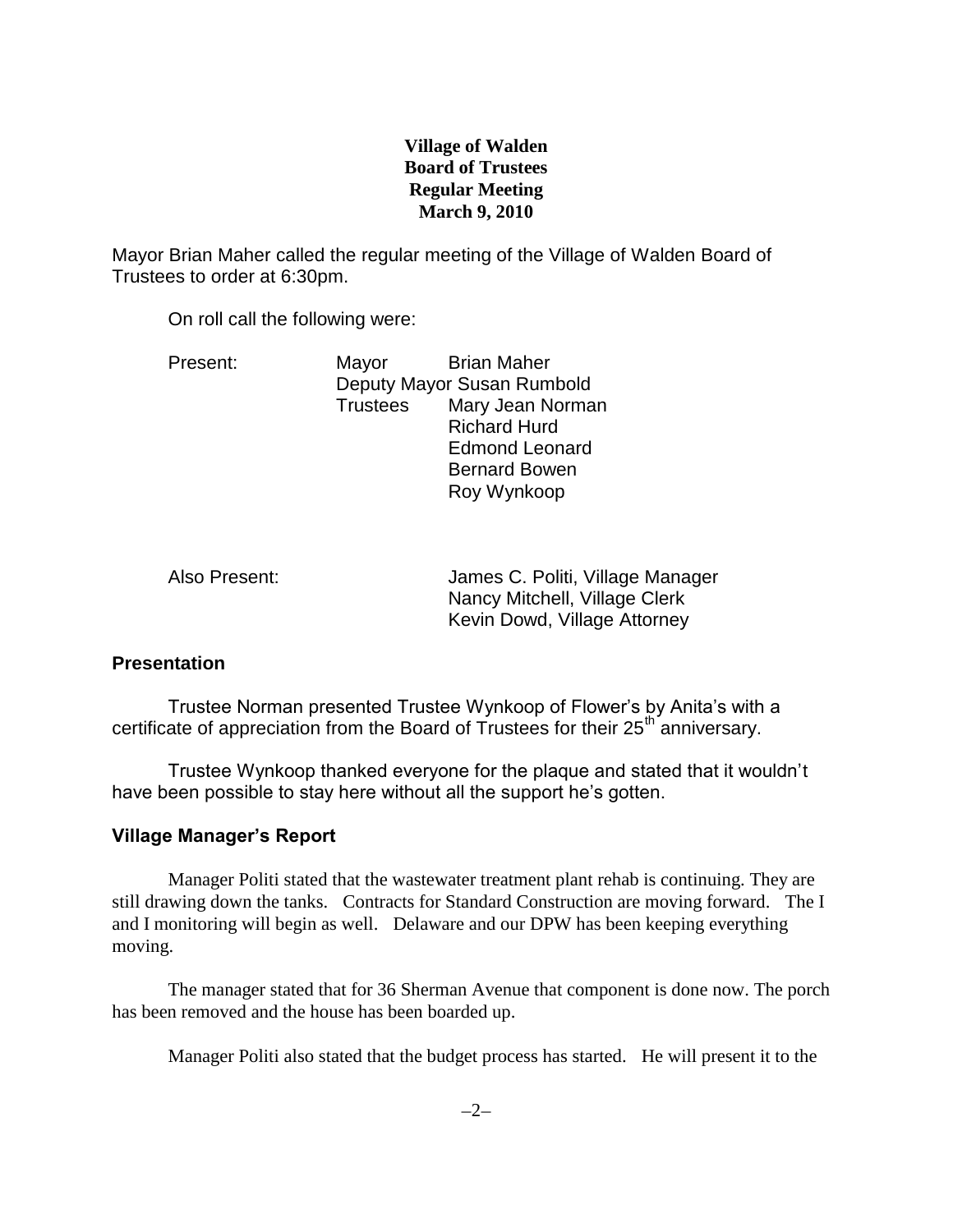board on March 23<sup>rd</sup>.

The manager stated that the DPW crew did an outstanding job with the snow storm. The police department and the office staff also did a great job. We faired well with our equipment. No major breakdowns. There was a major sewer collapse on Maple Street. By the time school opened they were out of the way.

Trustee Leonard stated that DPW worked together with NYSEG getting them to the transformer on McKinley Avenue. He asked if DPW could go around with the chipper and pick up the branches.

Mayor Maher stated that he and the manager have had discussions regarding this. They are working on a plan to chip the branches.

Manager Politi stated that they have the capability to chip up to a four inch branch. If they can get the residents to bring the branches to the curb line that would help. He doesn't think the village can pick up the bigger pieces. If it's a village tree the village will take care of it. If its from the residents own trees we can't. He would like to keep it contained to one week. He will work with the mayor to put a press release out and put it on the web site.

Trustee Leonard indicated that Bruderhof will take the chips.

Mayor Maher thanked the Bruderhof because during the storm they were shoveling out people.

Deputy Mayor Rumbold stated that there was a letter that the Building Inspector sent to a local business of an incident that supposedly occurred there.

Manager Politi stated that the way he heard it he responded to it.

Deputy Mayor Rumbold stated that the business owner is not happy. He felt that he should have been asked what happened and what was the circumstance before the letter was sent.

Mayor Maher stated that he seconds that. The owner was upset that he didn't get a phone call because of maybe a rumor.

### **Public Comments**

Michael Melnick 16 Oakland Avenue who was in attendance with his neighbors from 11, 17 and 14 Oakland Avenue who wished to present to the Board's attention a petition that they drafted which has 64 signatures to have the large overgrown oak trees that line Oakland Avenue removed. They are hazardous and destructive. What is more important, the lives of children or the trees. They believe they can replace the trees.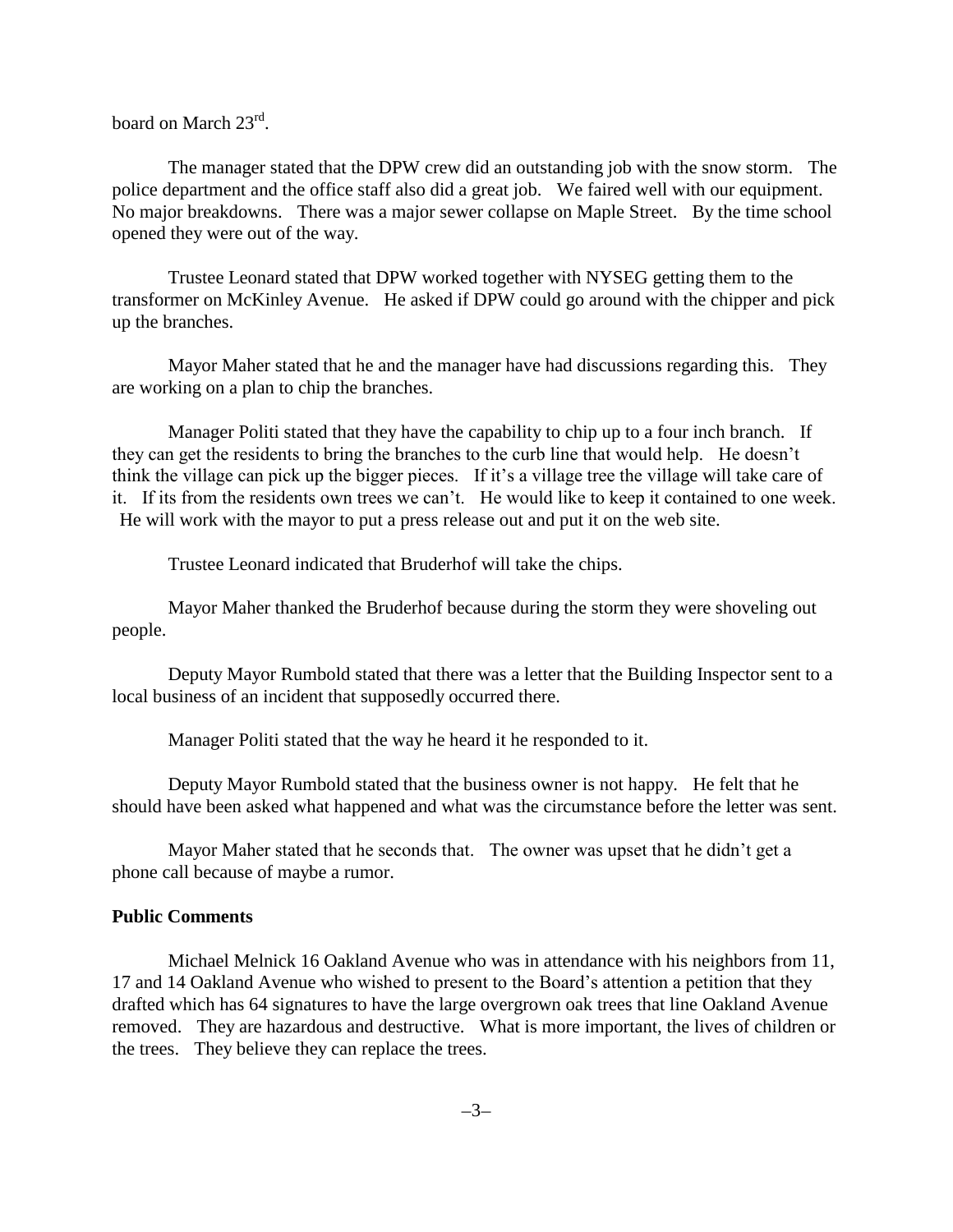Mr. Arakas stated that they are not against trees, but they can replace trees but you can't replace a child. He showed the Board pictures of a branch that went through his roof into his livingroom ceiling. They have proof that at any given time branches could fall on their property. They notices brackets growing on the tree which is an indication that the trees are decaying on the inside.

Mayor Maher commended Mr. Melnick for taking part in his village government in getting all the signatures. It's the process they encourage. He will keep them apprised of what they will do about this.

Mrs. Sibley stated that Mr. Lamendola has been to her residence to remove large limbs. Mr. Persutti also looked at the trees and he was to decide if they should come down. The village did come out and trimmed the trees. They were to have a decision by last fall.

Deputy Mayor Rumbold stated that Mr. Persutti was the one that neutered Mr. Melnick's trees.

Mr. Melnick stated yes, but unfortunately the acorns have drastically reproduced.

Mrs. Sibley also showed pictures of limbs from the trees.

John Revella, 16 Church Street stated that on Friday, March  $12<sup>th</sup>$ , 8am - 3:30pm there will be a presentation from the Orange County Planning Federation.

Mayor Maher stated that he plans on attending.

Mr. Revella stated that he understands that a date hasn't been set for the clean up of tree limbs, but he appreciates the effort so far. He also announced that Meet the Candidates night is Thursday at 7pm right here.

Stephanie Faso 37 Oakland Avenue stated that at the base of Oakland Avenue is a very active Valley Central School District bus stop, not only does the tree hazard affect her neighbors but they all share the danger.

Becky Pearson, 167 Walnut Street stated that you might as well cut every tree down in the Village of Walden. The tree have been looked at and the arborist was there looking at them and limbs have been cut down. If you live by an oak street you're going have acorns coming down.

Mayor Maher asked, just for the record, Mrs. Pearson wants all the trees cut down.

Ms. Pearson stated yes, that's what it sounds like to her. Mr. Arakas asked Ms. Pearson to look at the pictures.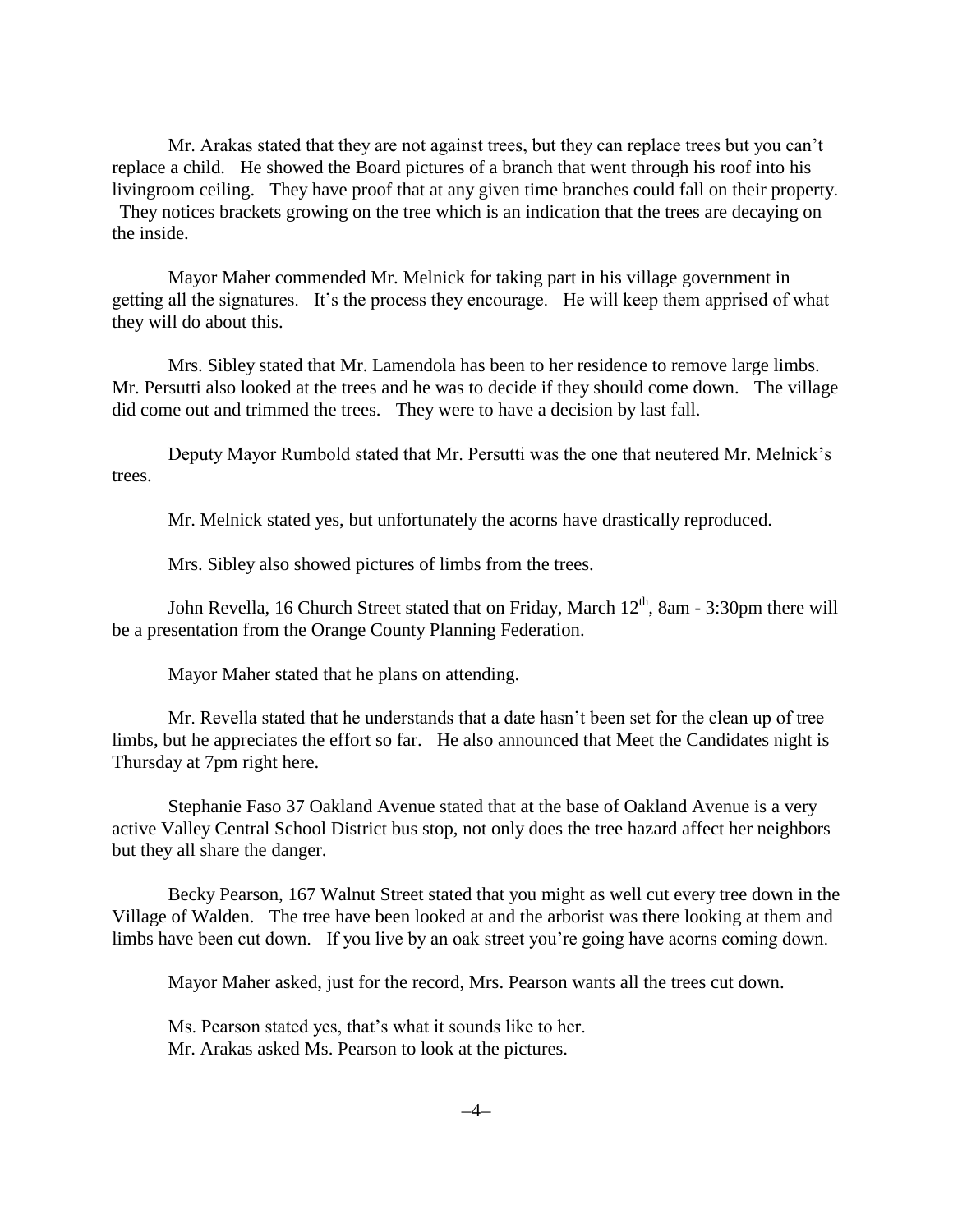Ms. Pearson stated that she has a comment on the comprehensive plan committee that has been formed at the last meeting. She asked if there was an appointment by the board to make that committee. She is concerned about who decided to put the committee together. Did one person on the board make the committee. It should have been a board decision. Also, the WLDC members are in attendance, are they speaking tonight.

Mayor Maher stated that they are the sixth discussion item.

Ms. Pearson asked if the mayor will be answering all the questions she emailed him on this.

Mayor Maher stated that they will do their best to answer all her questions.

Brenda Adams, 31 Valley Avenue asked if the board has had any involvement with the Orange County Water Authority, the new law they are talking about. There will be a meeting tomorrow night with regard to that. There was a letter to the editor in the newspaper two weeks ago from a lady in Blooming Grove. She was telling the people in Orange County to be careful because all of Orange County will have to pay for these water districts. She asked if the board has looked into this.

Trustee Leonard stated that he saw the article and that doesn't scare him as much as potentially they have eminent domain to take over existing water systems. He will be attending one of the meetings.

Mayor Maher asked that Trustee Leonard report back to the board and he will be calling the county tomorrow.

Dave Sperry 12 Overlook Terrace asked if residents can put limbs by the road to be picked up.

Mayor Maher explained that he and the manager will be figuring something out and they will put out an announcement.

Mr. Sperry stated that back in October he asked for board minutes to be put on line and as of two weeks ago no minutes are on the web.

Manager Politi stated that the village clerk forwards them to the web site.

Mr. Sperry stated that it only goes back to 2007. The library threw out the earlier minutes.

Village Clerk Nancy Mitchell stated that she forwarded a packet of planning and zoning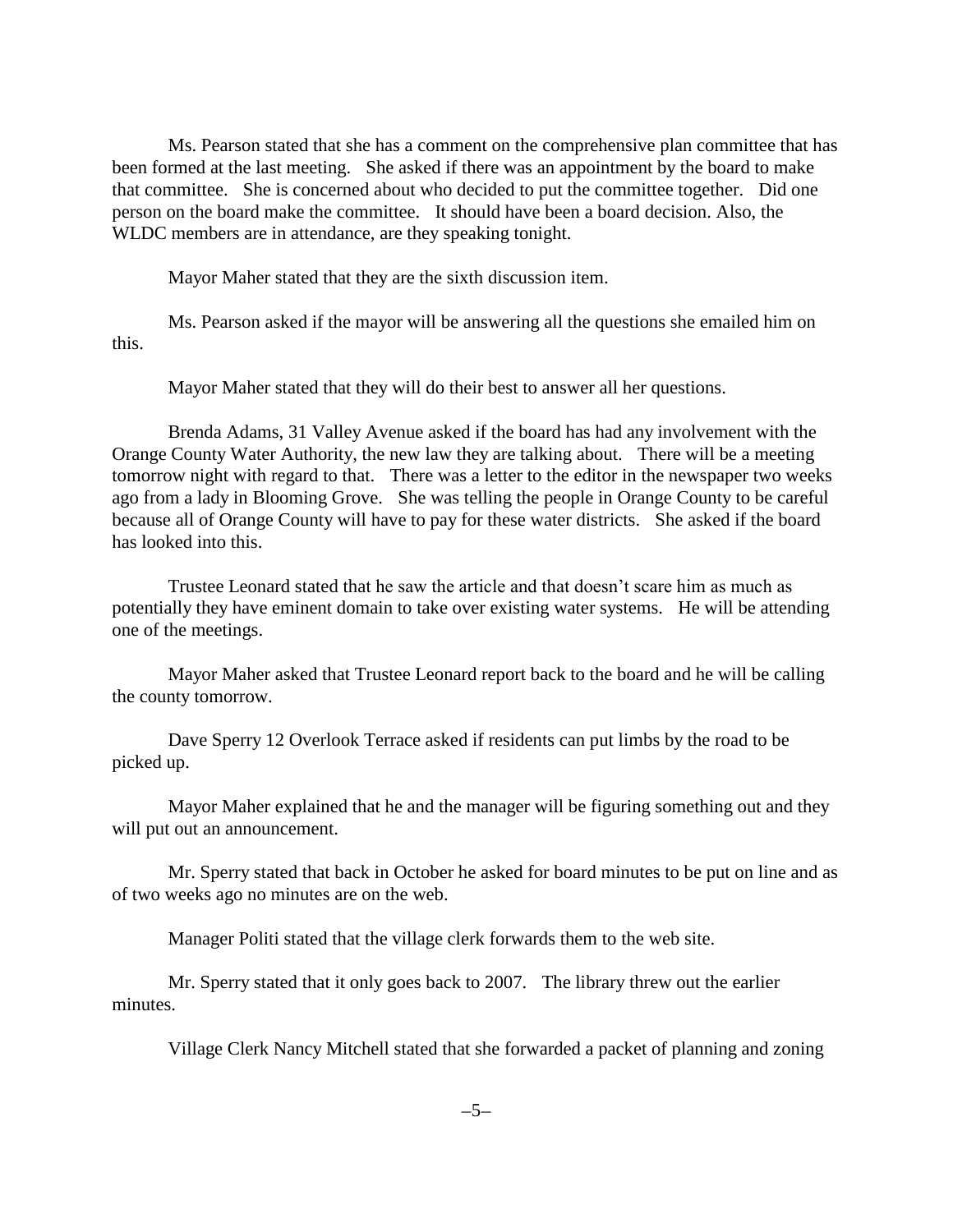minutes to the web site.

Mayor Maher asked the village clerk to find out what it would take to get those minutes on line.

Mr. Dowd stated that the village is 150 years old. Do they want 150 years of minutes on line.

Mayor Maher stated that they should have access to them.

Mr. Dowd indicated that they do have access by coming to the office. He further stated that the village clerk is the official of the village records including all the minutes. Anyone can come to the village clerk's office and ask to look at any minutes and they can look at them and read them. Some of the minutes are hand written and they may not be legible after copying. If you put the last five or ten years he can't imagine why that wouldn't be acceptable.

Mayor Maher stated that he agrees.

It was the consensus of the board to see what the cost would be to put the past ten years on line.

Mary Ellen Matise, 21 Clinton Street stated that the old minutes that Mr. Bodine transcribed are in the library. She also asked what's going on with the code. Once the code goes on line it will be easier for the minutes and agendas to go on line. Then General Code searches your minutes. She also asked about emergency notification and how that happened during the recent snow storm. She read in the paper the next day that people were charging their cell phones at the fire house. How about the 85 year old people without heat. Did they know they could have gone to the fire house and be warm. How were they told. She suggested they go back to the old bull horn when the police car would go around and tell people what is going on. She called 4919 and until a day and a half later it still said the emergency was still in effect.

Mr. Millspaugh stated that he has the first thirty years of village minutes if anyone needs them. He also asked if there was a handbook or policy regarding trees, removal, maintenance or replacement. The village took a big hit on trees with this last storm. Also, the catch basin on the northeast corner of the bridge on Highland Avenue the framework has collapsed. That should be put on the priority list.

Helen Schoonmaker, 7 Westwood Drive stated that she was talking to Peter Clement from Fox Hill and he said he called the police station to tell them that he was open and was willing to take anyone that got there during the storm. He also said the fire house was taking people. He also brought food to the seniors and left his phone number in case of an emergency.

### **O.C. County Executive Edward Diana's Request for a Resolution Agreeing to Keep the**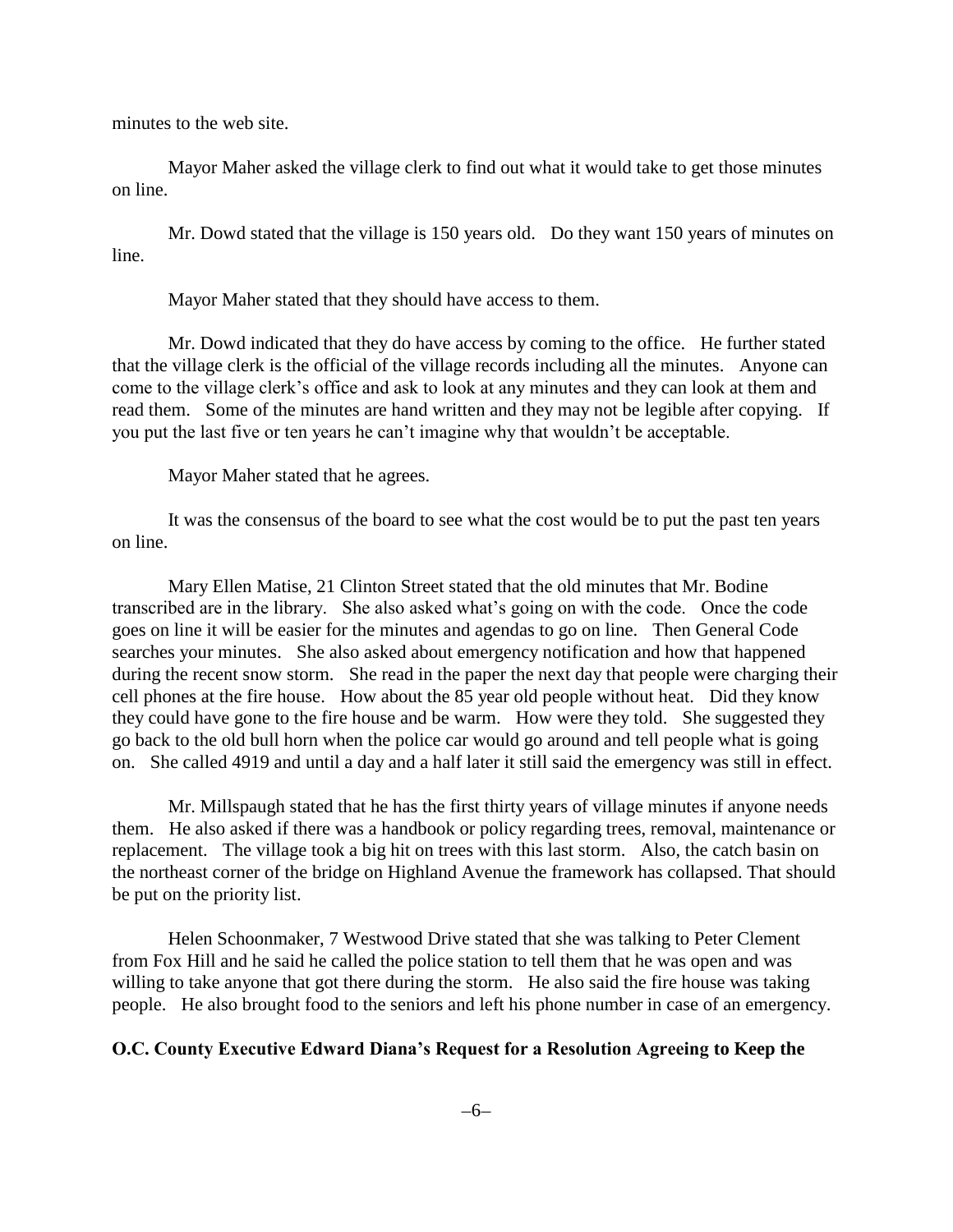## **9/11 Terrorist Trials Outside of Orange County**

Mayor Maher moved to adopt Resolution Agreeing to Keep the 9/11 Terrorist Trials Outside of Orange County**.** Seconded by Deputy Mayor Rumbold. All ayes. Motion carried.

# **Small Cities Loan Subordination Request**

Mr. Barnes explained that there is a request for the village to subordinate our mortgage to some other financial instrument.In this case they want to subordinate to a reverse mortgage**.**  This mortgage company will pay off their existing first mortgage which is \$134,000 and then they lend them enough money based on the equity of the house so they are using that equity as the years go on. When the person sells the house the equity is returned to the bank. He looked at the current guidelines which you look at to see if there is enough value in the home to cover the mortgage, the new first mortgage, plus our debt and there should be an 80% debt to value ratio. In this case it's 56%. This home is appraised at \$290,000. They are requesting the village subordinates all of our existing mortgage of \$21,000 to the new reverse mortgage. There would be two new mortgages, one from the bank and in the event that bank defaults HUD backs it up and takes over. It doesn't weaken our position.

Mr. Dowd asked if that makes the village in third position.

Mr. Barnes stated that he thinks so. The second mortgage is there to back up the banks mortgage in case they default. So it's insurance for the homeowners. The item in this case that strengthens our position is once this reverse is in place the homeowner will no longer be making a mortgage payment of \$825. They still have to pay taxes themselves and insurance on th house. He doesn't see any problem with this as it is structured.

Mayor Maher stated that he doesn't have any concerns.

Mr. Dowd stated that he did not know about the HUD second mortgage. The village has a policy that they don't subordinate into third place.

Mr. Barnes stated that they have in some cases.

Mr. Dowd stated that the village changed their policy a few years ago so they wouldn't be in third place except in a very rare instance. He asked Mr. Barnes if they can pay off the first mortgage.

Deputy Mayor Rumbold stated the bank does.

Mr. Dowd asked if the bank pays off the first bank mortgage and then they step into place of that bank and then HUD comes in and takes a mortgage guarantee if that bank goes broke that they step in and then our loan is actually subordinated to both the first mortgage and the second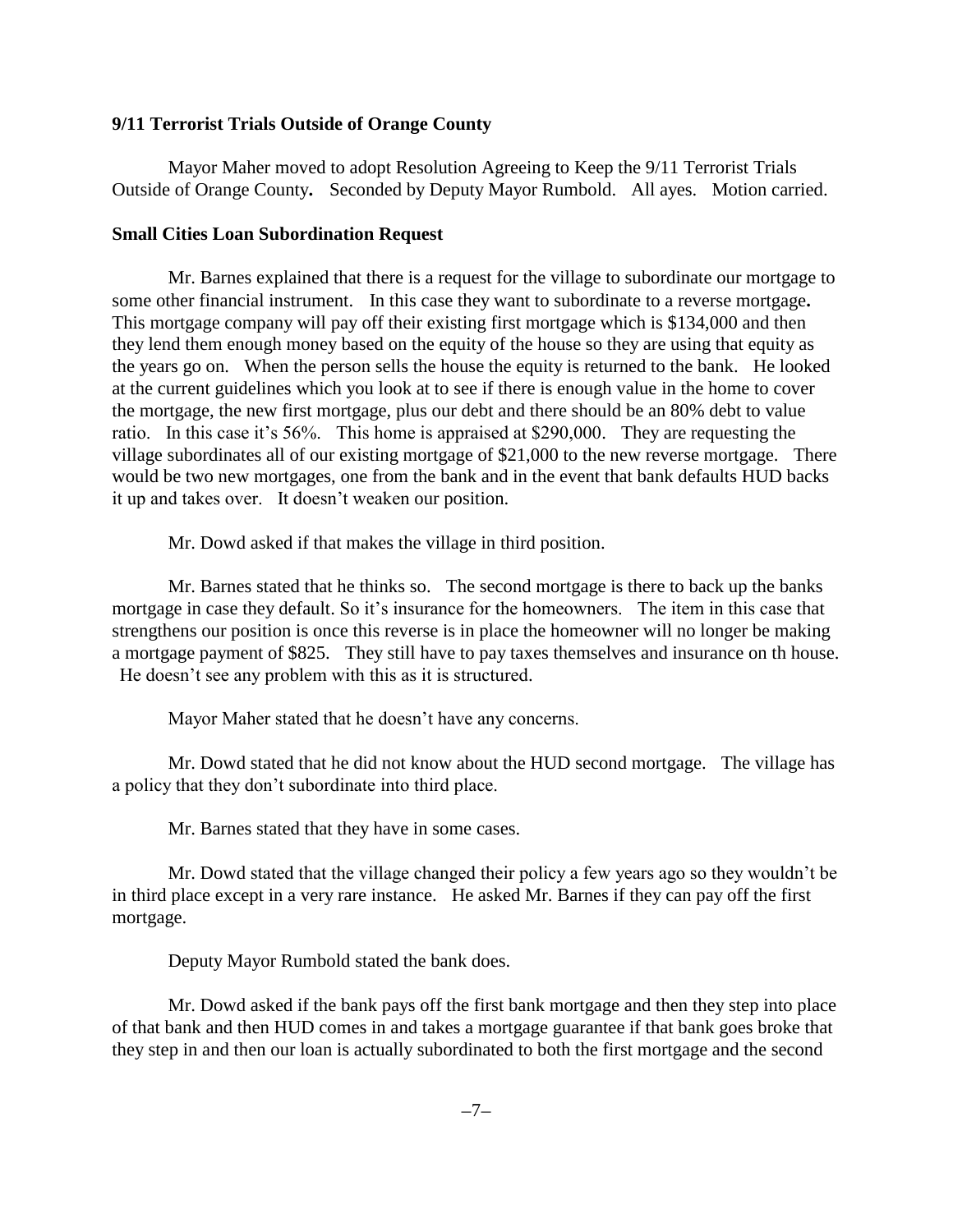mortgage.

Mr. Barnes stated that he looks at the second mortgage as a guarantee that the homeowner will be protected in the event the bank defaults.

Mayor Maher asked how being in third place is a negative to the village.

Mr. Dowd stated because we are further back in the chain of getting our money back.

Deputy Mayor Rumbold asked what is the amount of the villages loan.

Mr. Dowd indicated that it's \$21,000.

Deputy Mayor Rumbold asked why isn't that paid off with the reverse mortgage.

Mr. Dowd stated that he was going to ask that. If they are paying off \$134,000 to the first mortgage and stepping in that place, why aren't they paying the \$21,000. What does that do to the reverse mortgage and to the benefit of the homeowner.

Mr. Barnes stated that the principal on the reverse mortgage is \$162,980 which leaves \$127,000 in equity. The way it works is based on the age of the borrower the reverse mortgage can go just so far based on life expectancy. What they did was based on what they think the proper amount to lend is \$162,980 and then they subtract the service fee, finance originating fee and other financial costs so the net principal limit is now \$143,000. After you get the reverse mortgage they don't have enough cash coming back to pay off our loan. The most they could pay based on the banks limit would be \$9,022. The owners have said that they want to keep that cash in order to pay their property taxes. The village can say that they want as much of our money back that they can give us which would be \$9,022.

Mayor Maher asked if Mr. Dowd would like more time to go over this and come back to the board.

Mr. Dowd stated that the village has their guidelines and that's when he mentioned HUD coming in and he understands it's a guarantee for the first mortgage but your putting yourself behind both of them. Without knowing what that arrangement is he couldn't even advise the board as to if it's a sound deal or not. He doesn't understand, the first bank gets paid off and then we don't get paid off. He indicated that he would like to sit down with Mr. Barnes to talk about it and bring it back to the next meeting.

It was the consensus of the board to table this until March 23, 2010.

#### **Bartlett Building Parking Access**

Mrs. Bartlett gave the board photos and survey of her property on Orchard Street. She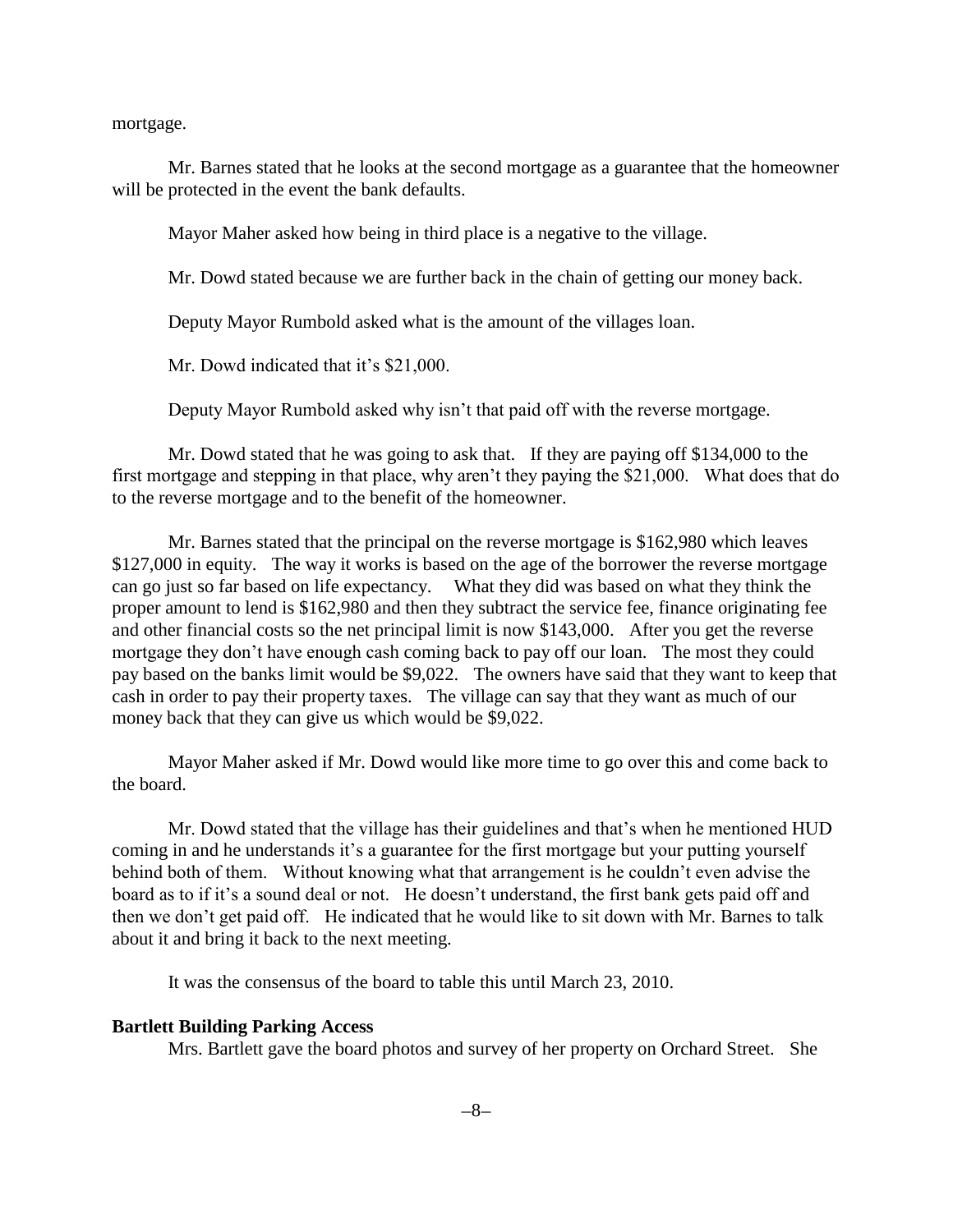explained to the board that in November she wrote a letter to the board requesting access for egress and ingress from the public parking lot to the back yard of her property. The building is a two story building with two apartments on the second floor and the first floor is a large office. She would like to enhance the property by developing a parking space in the back for a long term renter to buy. Presently it doesn't have any parking.When Mr. Bartlett had his law office there he rented three parking spaces from Mr. Spanos. In 1994 Patricia Dwyer, Village Manager approached Mr. Bartlett asking him if he would like access to the rear of his building for parking and he said no because he has a good relationship with Mr. Spanos and he rents three spaces from him, plus the girls would use the backyard for lunches some times. The village put up a six foot fence and installed a peoples gate.The back yard is only 35 to 40 feet so there isn't that much room for cars, but you could get three or four cars there and the person who would have their office downstairs would have access to be able to park within their own property. That is why she is requesting this.

Mayor Maher stated that there was a question about trucks and whether they would be loading and unloading.

Mrs. Bartlett stated that there wouldn't be any room for trucks.

Deputy Mayor Rumbold stated that was the question to the attorney, if they could put a weight limit on vehicles that go in and out.

Mr. Dowd stated that you can define the scope of the easement.

Trustee Leonard stated that the village would have to block off the area in the parking lot to allow for cars to go through.

Trustee Norman stated that there are no parking spaces there.

Mayor Maher asked the attorney to draft something that includes an easement to the board's satisfaction so at the next meeting they can move on this.

Mr. Dowd stated that if the board can tell him what they want in the easement he will put one together.

Deputy Mayor Rumbold stated that her concern is once someone buys property they can change it any way they see fit. They can take the back of that building off if they felt like it and create a bigger parking area for trucks. She was trying to accomplish was to protect the village parking lot from wear and tear of anything big going in there. She asked what the village's liability was if they allow egress to that area.

Mr. Dowd stated that it's our parking lot and right now you allow the public to park there so you have the liability of accidents and/or trip and fall. As you have people passing through to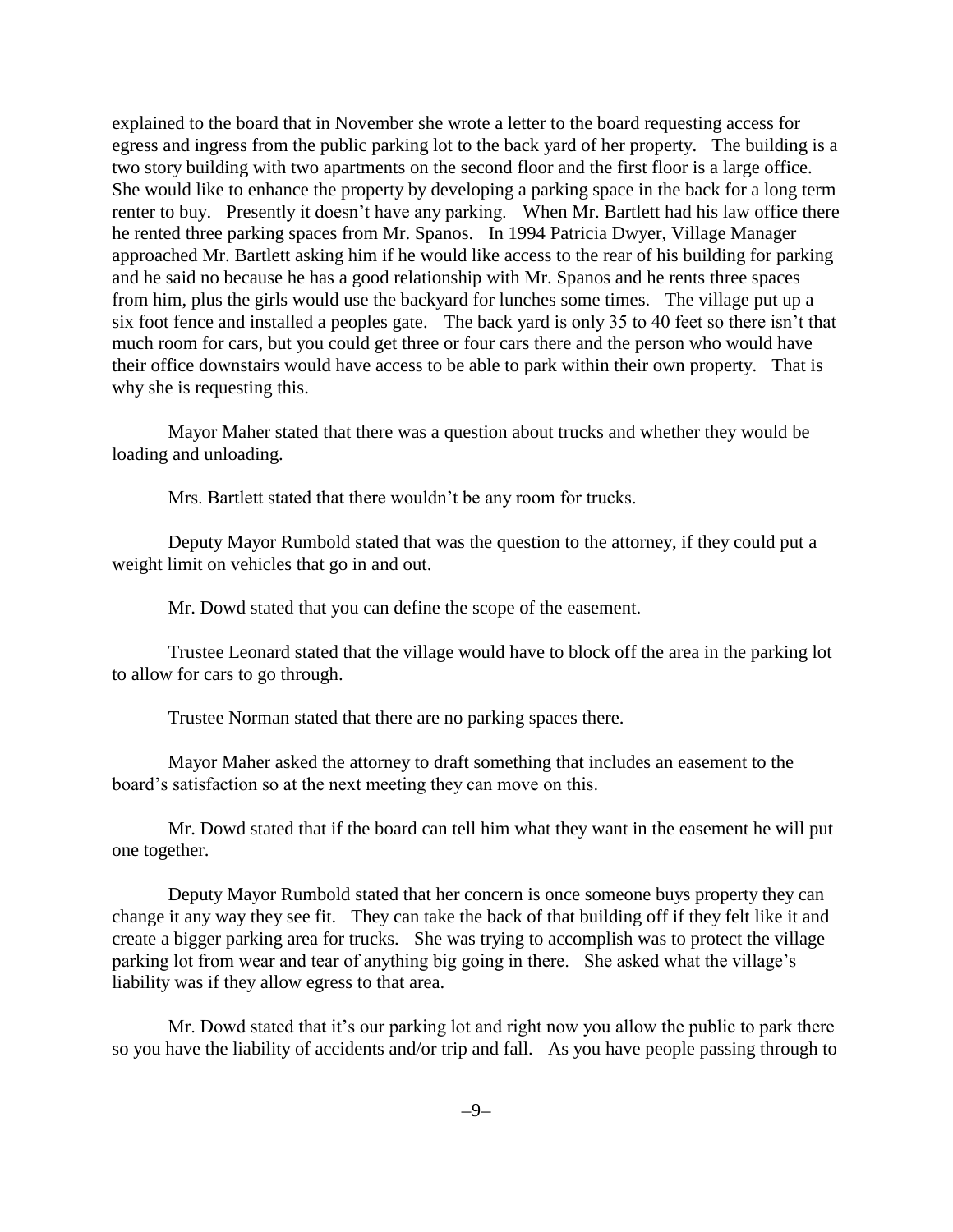get access to the Bartlett property there is additional traffic going through to that property and then if there is an accident there is a potential issue of liability there. He doesn't know how significant that is. You can ask for insurance and an indemnification provision as part of the easement.

Deputy Mayor Rumbold asked how Mrs. Bartlett would prevent people from going through the parking lot and parking in her area.

Mrs. Bartlett stated that it would be gated.

Trustee Hurd asked if there were zoning issues.

Mr. Dowd stated yes, parking lots have to be paved. He stated that if the board is considering granting this easement they should make a motion asking the attorney to prepare an easement. He will talk to Mrs. Bartlett about the language of that. He asked the board for guidelines. He can prepare a draft easement and at the next meeting consider that and if they are happy with the arrangement then they can adopt the easement. He has to know what the board's concerns are. He knows that there is a concern with the access, weight limits and number of cars going through.

Deputy Mayor Rumbold stated that there is a concern with the liability.

It was the consensus of the board to have Mr. Dowd sit down with Mrs. Bartlett and work something out and bring it back to the board.

# **Pre-Budget Discussion**

Mayor Maher stated that they've had these discussions for the past three or four meetings and they have been productive. He asked if there were any other comments.

There were no comments from the board.

# **Girls Softball State Championship Signage**

Mayor Maher stated that he was approached and he would like the board's feeling on this. The Walden Little League had spoken about getting signs put at the entrances to the village recognizing the girls state championship team. The cost will be between four and five hundred dollars. He knows the board is thinking where are we going to get the money, there was a line in the last budget that they didn't tap into fully, \$5,000 for the backstop. They used \$3500 which gives \$1500 left. He would like the board's permission to have someone come in at the next meeting to show the board what the sign would look like.

Mr. Dowd asked if the sign would be at the village's expense or Little League's expense.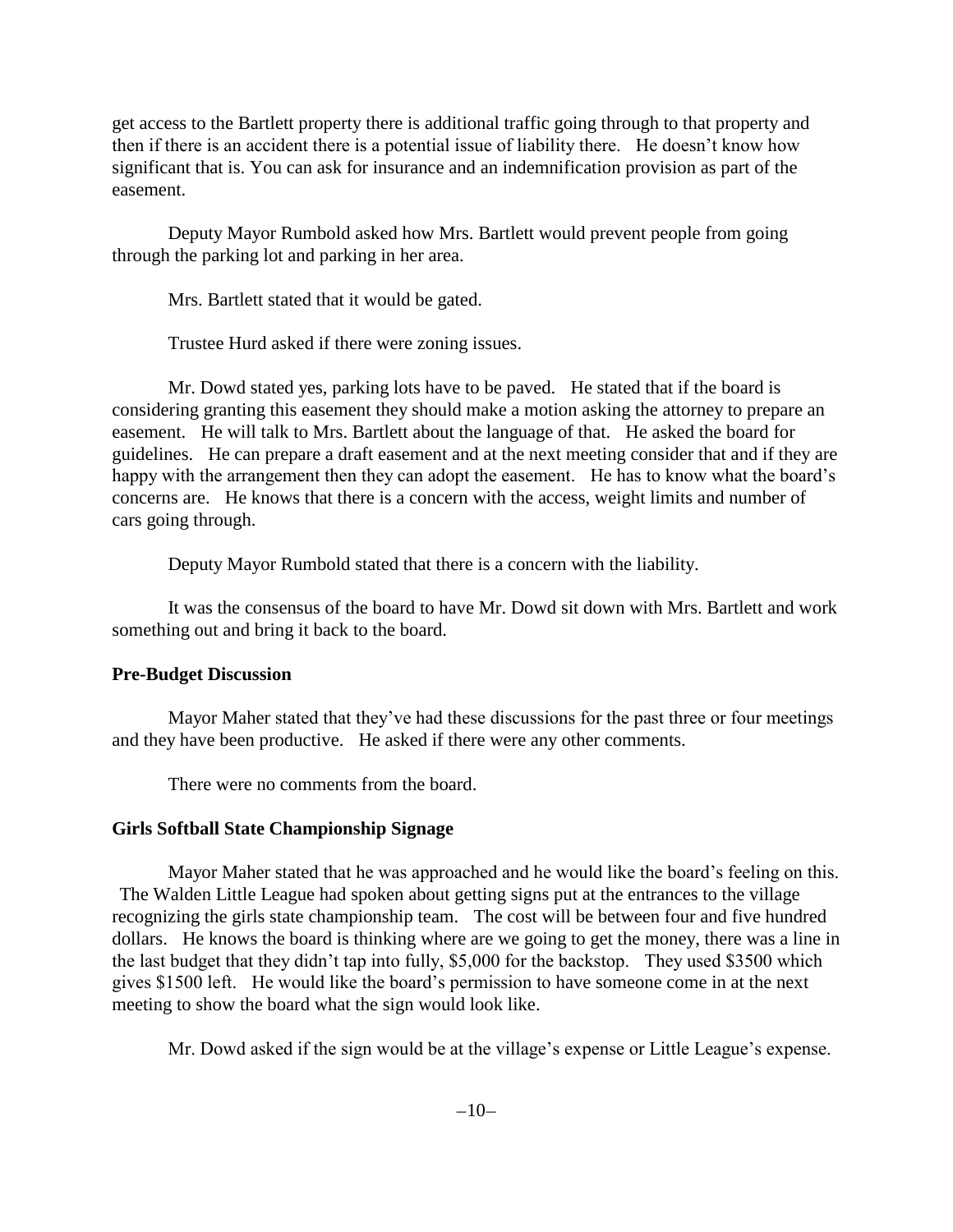Mayor Maher stated that it would be the village's expense and it's from himself bringing it to the board.

Mr. Dowd stated that Little League is a private organization and this is part of the Little League organization and therefore you're not suppose to give money to or promote a private organization. He understands the pride in your community but there is a fine balance here. If you do it for the girls softball team in the future other organizations may want you to do this for them and expect you to pay for it. So, once you go down the road you're down the road permanently and you can't stop discriminating between those kinds of requests.

It was the consensus of the board to have someone come in and show the board what the signs would look like and discuss it further.

## **Village Web Site Policy**

Trustee Hurd stated that we currently don't have a policy. He hasn't had a chance to investigate other villages policies. He would like more time to research this.

Mayor Maher stated that he has been in touch with other web sites and its pretty natural to have links to other web sites promoting organizations.

Trustee Hurd asked, can anybody link to a blog on our site.

Manager Politi stated that he will research that.

## **Walden Little League Bradley Park Improvement Request**

Manager Politi stated that he received a letter from Walden Little League asking for water access and hookup from Albany Avenue to the softball field for watering of the field. There would be a cost to the village to run that line. Also they want to extend electric from Albany Avenue for the new scoreboards, that is also a cost to the village. The batting cage would be no cost to the village. The warning track is not a issue. The backstop an 10' fencing from dugout to dugout, they are looking for a contribution from the village of \$3800. That is not for the present budget. That would be going forward. To install foul poles is no expense to the village. He thinks that this should be part of the budget discussion, capital improvements.

Mayor Maher asked for estimates for the next meeting.

Deputy Mayor Rumbold asked if Little League contracts with the village for the use of those fields.

Manager Politi stated that they write a letter requesting use of the fields and provide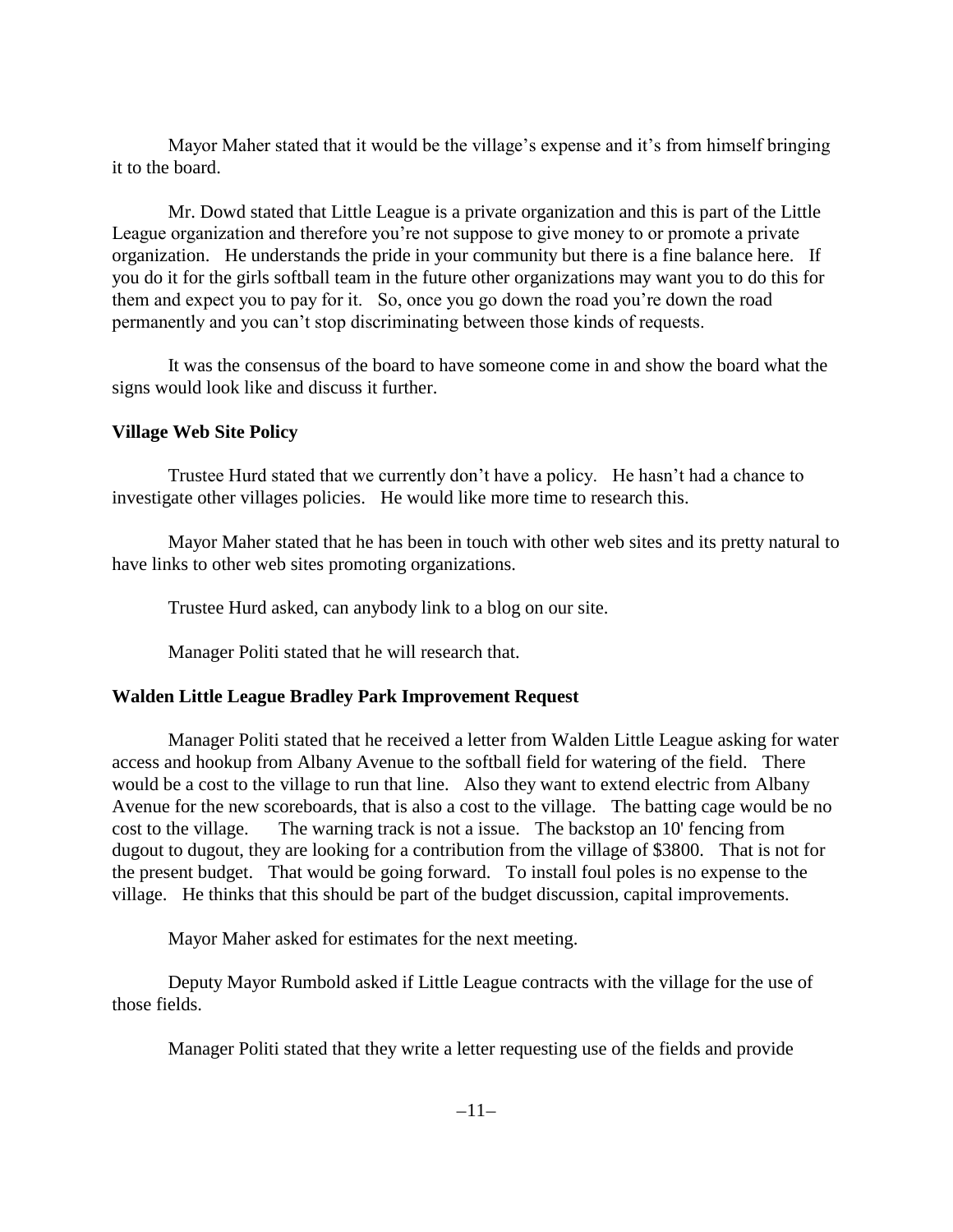insurance.

Deputy Mayor Rumbold asked if Little League pays for water and electric.

Manager Politi stated no. They have put a lot of work that they've done through their own organization to maintain the fields.

Trustee Leonard asked if the water lines were below the frost line.

Manager Politi indicated yes. We winterize the building.

Deputy Mayor Rumbold asked who mows the grass.

Manager Politi stated that the village mows and sometimes Little League helps out.

Trustee Bowen stated that they talked about the girls softball championship sign which is a fee and now we're talking about \$3800 which is another fee.

Mr. Dowd stated that the difference is that it is a capital improvement to our park.

Mayor Maher stated that is a portion of the cost.

Trustee Bowen asked if the permit is solely for the Little League all summer or can other people use the park.

Manager Politi stated that sometimes there is overlap and the firemen have their fair every year.

Mr. Dowd stated that Little League has exclusive use of the field during Little League season. If the firemen want to come in they separate the activities.

Mayor Maher asked for estimates and indicated that the Board will be discussing this during the budget process.

#### **Walden Local Development Corporation**

Thomas Olley, Vice President of WLDC stated that they have an impending grant application through the Empire State Development Corp which is due in their hands on Monday, March  $15<sup>th</sup>$ . When they appeared before the board four weeks ago they said they would be seeking a resolution from the board that they were seeking a \$50,000 grant from the program income from the HODAG loan which would not affect the taxpayers of the village. They are asking for two resolutions tonight, one is a resolution supporting their efforts to do an adaptive reuse of the historic Ryder Ericsson/Spence Engineering building at 29 Grant Street property for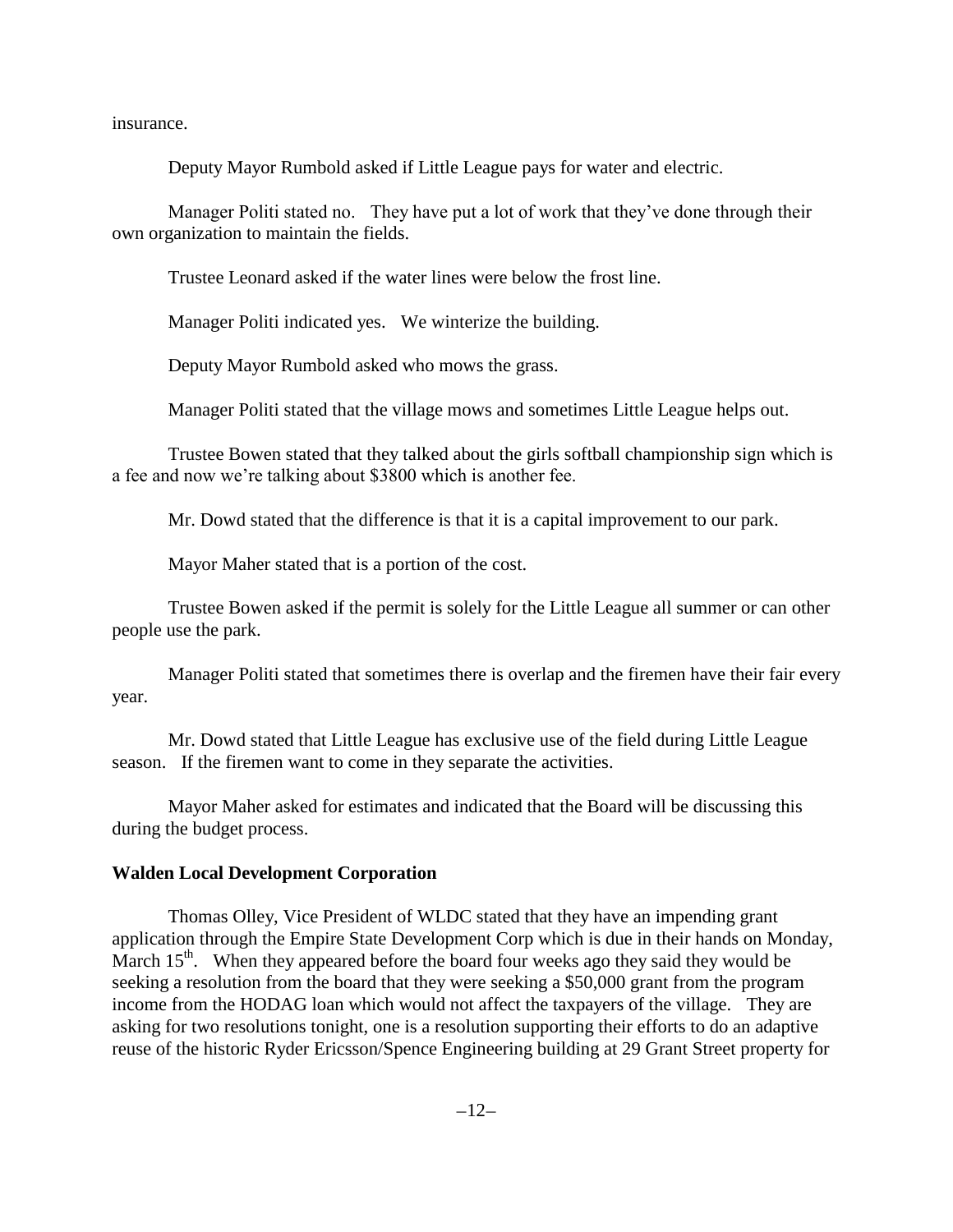mixed use commuter transit orient development. The second resolution is a commitment of \$50,000 of that program income of the Walden View HODAG funding for the purpose of advancing the adaptive reuse of 29 Grant Street. They are suggesting that be subject to confirmation by the US Dept of Housing and Urban development that the use of these funds is qualified for that intention. There is a question about the percentage of the units being set aside for low to moderate income housing. The threshold that was used for Walden View was 20%. They believe it would be the same threshold for this project. Mr. Barnes is confirming what conditions may be applicable to village reuse of that money.

Trustee Hurd asked if HUD says okay to the use of HODAG funds, are they the determining agency in the use of those funds.

Mr. Olley stated that the question that has come up is to make sure that we're complying with those conditions.

Trustee Wynkoop asked if Mr. Olley said it would have to be low income housing.

Mr. Olley stated that because the money originally came from a program that required 20% set aside for low income housing. It may very well have that same condition for the use of that money. If it's 20% they are willing to encumber them or any future developers to that limitation. It's not intended to be a low income housing project.

Mayor Maher asked if they could give anything about how many units they would need and if there were 17 units, 3 or 4 would have to be affordable housing. That is part of what they need funds for is to hire an architect to design the units and evaluate other portions of the building. In talking to developers that have looked at the building they are thinking 15 or 20 units total and 4 units would be set aside.

Mayor Maher stated that their intentions is to make sure it's not low income housing and that we are looking at 20% and we are talking about a lot of ifs here, if HUD says the regulations are a certain way and if HUD says it's only 20% affordable and not the entire low income.

Mr. Olley stated that if they said the whole thing had to be they would come back to this board and reevaluate the project. They see it being a commuter oriented type of development. They would be looking to have market rate apartments in the upper floor.

Trustee Leonard stated that Mr. Barnes told him that he still hasn't received information of what level moderate and low income would be defined by HUD is. He asked Mr. Olley what other involvement would he see the village would need to be in.

Mr. Olley stated that long term this project is in its infancy. As a local development corporation they can do certain things that the village can't do. He is not going to stand here and be disingenuous and say they would not come back to the village for additional funds if it were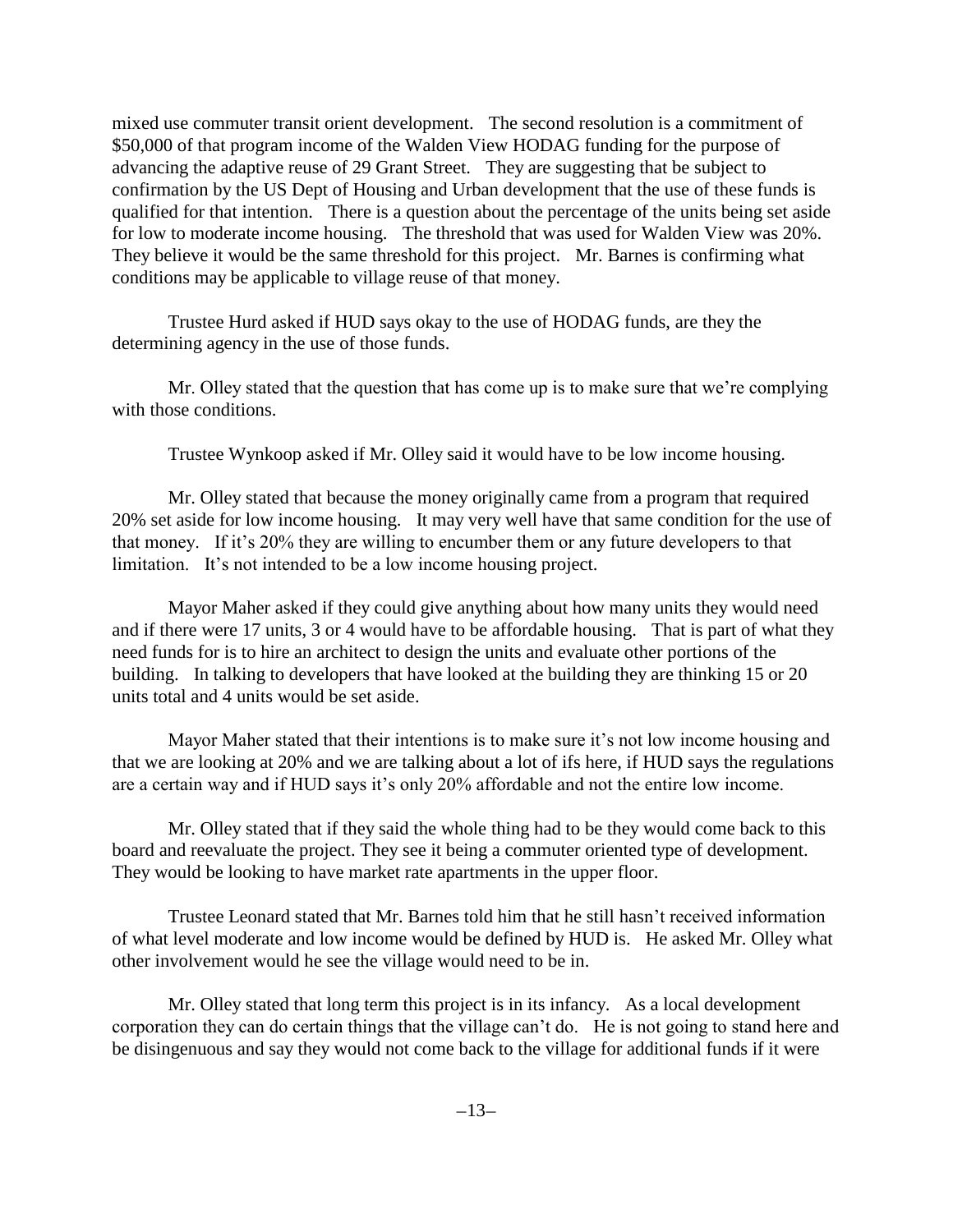appropriate to share in some other grants, maybe cosign with grants. The WLDC has teamed with the village in other grant applications.

Mayor Maher asked if making the motion creates a slippery slope of spending on behalf of the village. As he alluded to although the initial funds will not be taxpayer money would it lead to the village paying out taxpayer money in the future.

Mr. Olley stated that any action in that direction requires a resolution of this board. They are not seeking for the village to fund this redevelopment project. As it moves forward there may be aspects of the project that the village may decide it's in their best interest to take a position on. He doesn't want to rule out the villages participation. They are not looking to put the village in the position where this project won't move forward if the village isn't involved. That is what the WLDC is for. They are here to promote the economic health of the village not to encumber it or burden it.

Trustee Wynkoop asked, once that HODAG money is used for it's original intent and it comes back in repayment form, he was under the impression that they could use it for anything they wanted to at that point.

Mr. Olley stated that's not true.

Trustee Hurd stated that when the village did the original grants for that and they got that large amount of money it was back in the early 90's and the village was a different village 17 years ago then it is currently. We are sitting on a half a million dollars of potential development money which this village controls, but the restrictions on it are for use that's going to become less and less as the village builds out, so we may have more money in that fund that we can use for the original intent, is there any instance where HUD could say you're right, you're not going to be able utilize that money so we can release that money for any good use.

Mr. Olley stated that's the discussion they are having now and HUD doesn't want to see the money there untouched. They did get the names of the two people that they need to talk to.

Mayor Maher asked the board if this is a project that they want to support.

Deputy Mayor Rumbold stated that they really don't know what the project is. They don't know what HUD's guidelines are going to be. When you read the statement that said primarily mediam or low income housing, primarily is not 20%. She doesn't know they equate primarily with 20%. There are so many questions. They don't know what the project is. They know what their concept of the project is, but until HUD gives the village that information they are asking the board to support something that they do not know what it is.

Mr. Olley stated that they are asking the board to support the adaptive reuse of that property. It's still in it's infancy.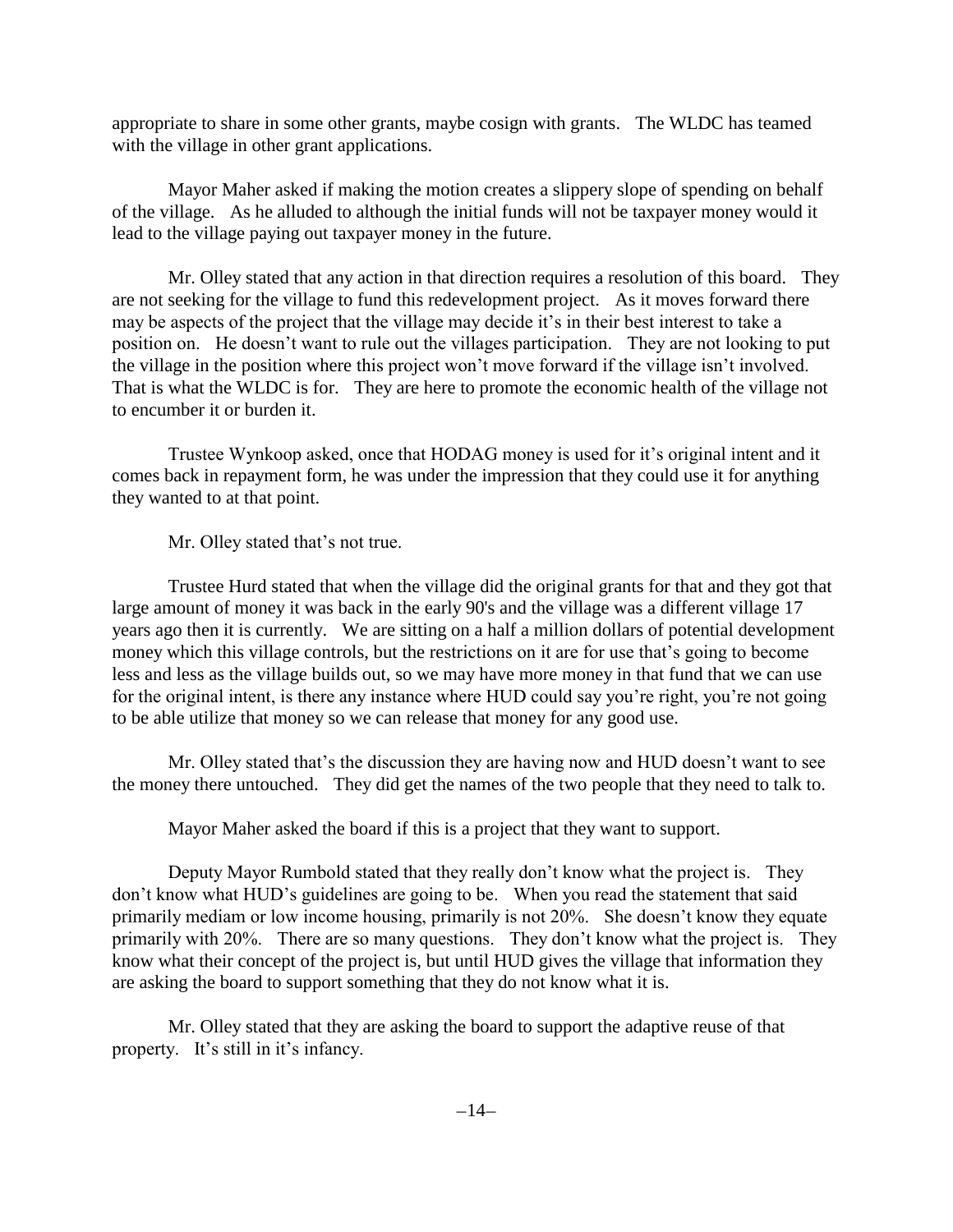Deputy Mayor Rumbold stated that she supports that zone being developed. They are asking her to support the LDC for a conceptual project that they don't know what the project is going to be because they don't know what strings are going to be attached to it from HUD.

Mr. Olley stated that respectively the Deputy Mayor is not representing what their position is accurately. They believe that where the 20% comes in is the same threshold that they used to loan the money in the first place. What they don't believe is they are going to have a separate set of rules on using that money the second time.

Deputy Mayor Rumbold stated that HUD could come up with any strings. She is not saying developing that area is not right. She believes it needs to be developed and it needs to be developed correctly and the village should have a say in what happens. You're talking about a federal agency who can't even pick up the phone and give you information or answer a question. She can't sit here and say that she supports a project involving HUD because she doesn't know what it is.

Mr. Olley stated that she is not accurately representing their position on it. They are asking for the village to commit that money that they can't use for anything else but housing. They are asking for a portion of that money so they can take the initial steps to do something much better with that property then just let it sit there and decay.

Deputy Mayor Rumbold stated that is a separate issue. The mayor said they were going to deal with the first portion and what they were discussing was whether they can support, make a statement as a board to support the project. She wasn't even thinking about the money end because that was the second question.

Mr. Olley stated that she was tying the HUD money back into the property.

Deputy Mayor Rumbold stated that she is tying the HUD agency. You're saying to her as he presented this project you want this board to support it. Part of their concept as the LDC is working their concept as they presented it, putting apartments in the top of this building and they were talking about HODAG money which would mean, if HUD says that is what you have to do with that money, low to median housing and he is asking the board to support that project, a conceptual project. She is willing to say and she will make the motion that she supports the development of that MX Zone, but that is as far as she is willing to go. She is not going to make a statement that she agrees with his concept, she may or she may not. She doesn't want HUD in that resolution in any way, shape or form. If he wants this board to say, she will be willing to vote. She is in favor of developing that MX zone, period. She is not willing to tie it into any agency what-so-ever.

Mr. Olley asked, not even tying it into the Walden Local Development Corporation. Deputy Mayor Rumbold stated because Walden Local Development Corporation wants to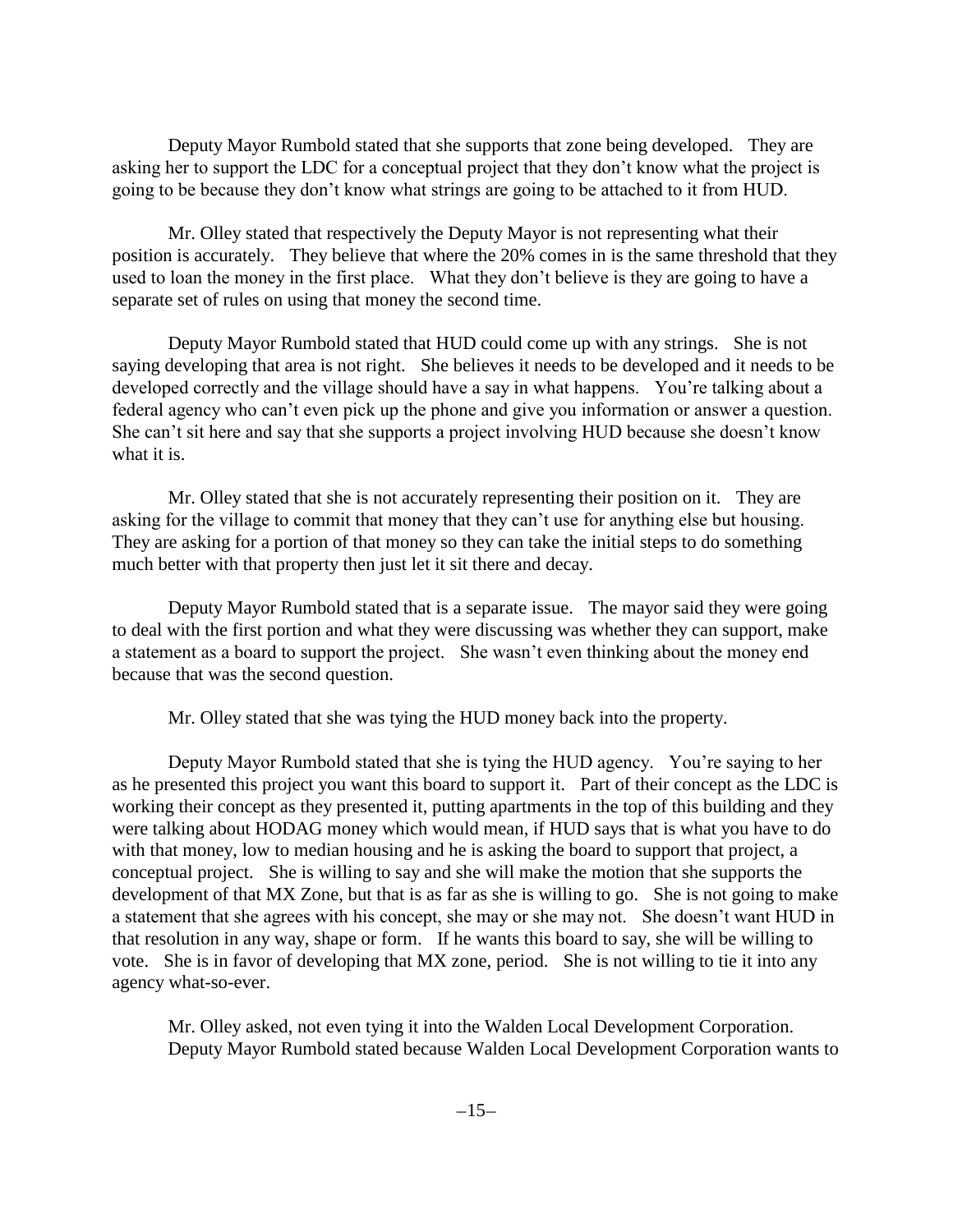develop that area and she understands that. How far are they going to go with village funding. How much do they want from the taxpayers of the village. Right now the WLDC doesn't have any money. They've contracted to purchase property and they don't have any money to do that, so they are looking for the village to help them in that matter. If her attorney tells her, legally, they are entitled to the HODAG money, she doesn't know how she can deny them that, but they are asking her to support a project that she's heard a concept, she doesn't know what it is.

Mr. Olley stated that they are asking her to support a project in it's conceptual form so they can go out and get non taxpayers money through the form of grants. They are the Local Development Corporation. They are formed under the laws of New York State. As a local development corporation they are one of those agencies just like this village that can go after those funds. That is where they need the board's support. He asked that it not be qualified the way that its been described. Whether they have the money today they are going to put a burden on them that they won't have a resolution to take to the state or the feds that states this village board is behind this project.

Deputy Mayor Rumbold stated that a statement that this board supports the development of this MX Zone isn't good enough. It has to spell out more details.

Mr. Olley stated that would cover a lot of other properties that the LDC isn't involved in. The LDC is making grant applications and he feels if they don't put the LDC in their resolution they are not helping them to help the village.

Mayor Maher suggested they make a motion stating to support the Walden Local Development Corporation's efforts to creatively look into options for redevelopment in such area.

Mr. Olley stated that it has to be for the specific property.

Trustee Wynkoop stated that he feels what they are asking for is not out of reason.

Mayor Maher stated that he thinks it's general enough and it supports the idea of redevelopment, it doesn't include HUD, it doesn't even talk about the conceptual idea, just creatively redeveloping and looking into that property. He doesn't feel that is far fetched. We have to do something to develop that area.

Mr. Dowd asked Mr. Olley if he's asking the village to support the LDC's application for the grant for the redevelopment.

Mr. Olley stated that it would be to support their efforts in the redevelopment.

Mr. Dowd stated that he's talking about the money they are seeking from Empire State. The first thing they asked for was for them to support their application to the Empire State in the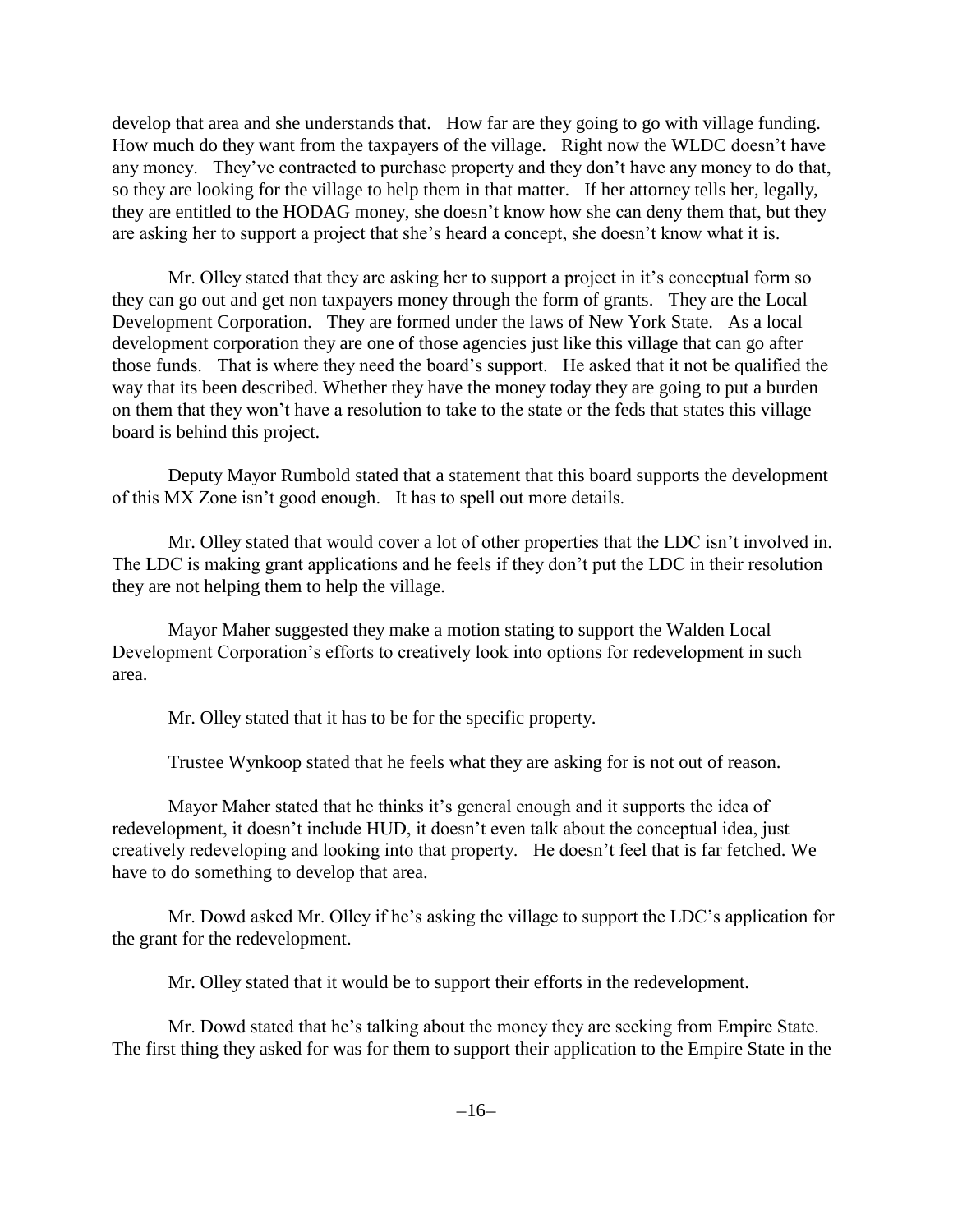redevelopment of this particular property owned by LDC. Is that what they want?

Mr. Olley stated that they would like the board to make it as broad as possible so they can use it for other grant applications.

Mayor Maher asked if the board makes that motion does that tie them into the concept.

Mr. Dowd stated no, if its generic enough it will basically say that they are supporting the redevelopment of this particular property owned by the LDC.

Deputy Mayor Rumbold stated that it's not owned by the LDC.

Mr. Dowd stated that they are in contract to buy it.

Mayor Maher asked if the board makes this motion are they liable for any kind of fees and isn't it correct that they would have to make another motion in order to spend those fees.

Mr. Dowd stated absolutely. The first part of this is strictly this board's support for their efforts to redevelop that property.

Mayor Maher moved that the Board of Trustees is in support of the Walden Local Development Corporation's efforts to look into the options for the the redevelopment of 29 Grant Street. Seconded by Trustee Wynkoop.

Trustee Leonard stated that without the board's blessing this application to the Empire Development has no weight. That is what this is all about we need more ratables in this village.

Deputy Mayor Rumbold stated that she just wants to make certain that if they are just saying that they support their efforts in finding out how this can be developed, we're not committing any taxpayer money to it and it's basically we're giving our blessing to a fishing expedition.

Mr. Olley stated that it's not a fishing expedition. It's a vision and now we have to go to the next step to figure how they can bring that vision to reality.

All ayes. Motion carried.

Mr. Olley asked that the board make a motion to authorize the use of \$50,000 of the program from the Walden View Apartment HODAG funding for the purpose of advancing the adaptive reuse of 29 Grant Street subject to confirmation by U.S. Department of Housing and Urban Development, that the use of these funds is qualified for this project.

Mayor Maher asked if in that motion does that encompass the 20% affordable.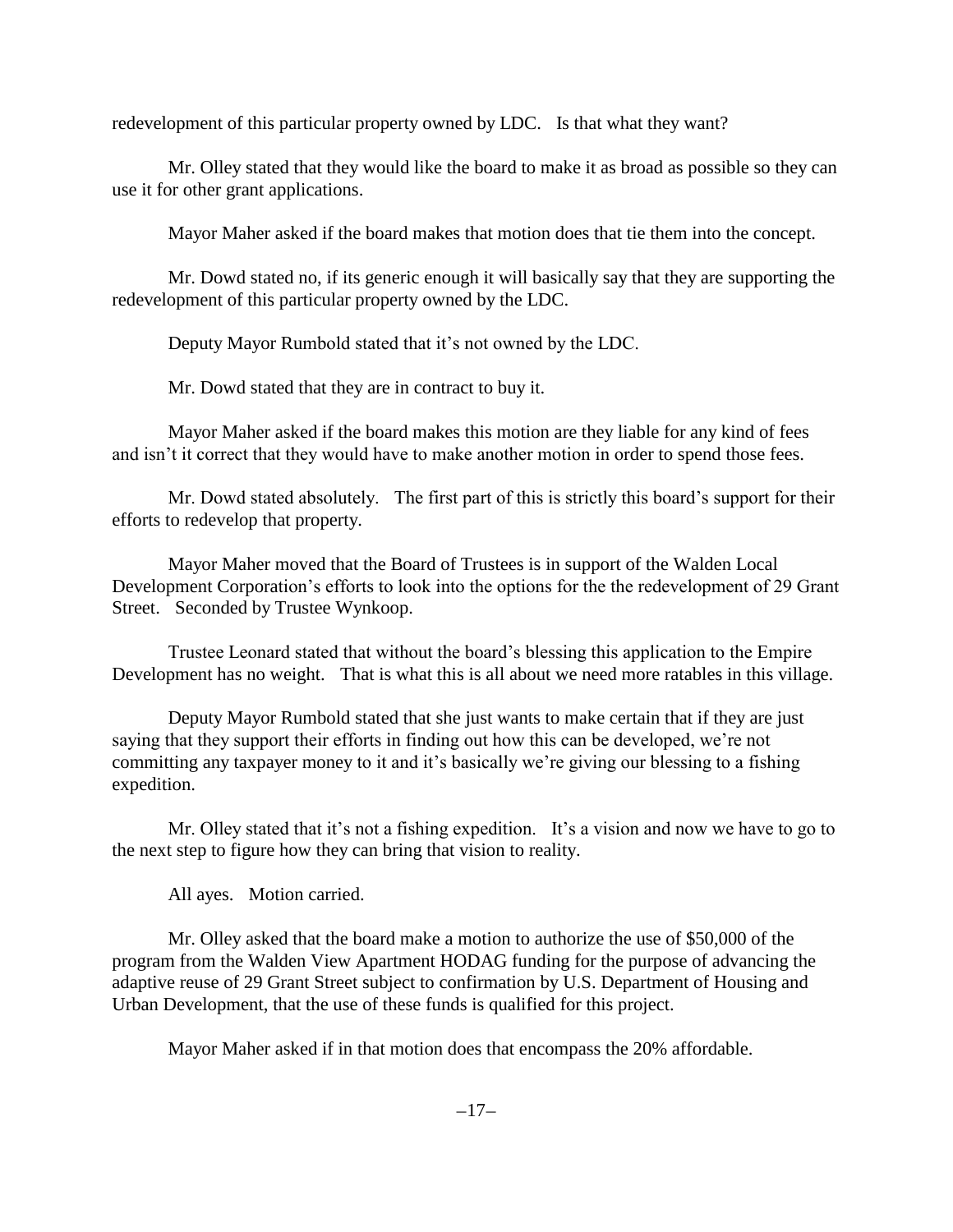Mr. Dowd stated that if HUD says you can use it for this purpose HUD will tell us the conditions under which we can use the money. He has another threshold issue here. He didn't know this was coming up on the agenda tonight. He believes because they are asking the village to potentially, conditionally provide \$50,000 in money, this is subject to SEQRA.

Trustee Bowen asked, if the village doesn't give them the money will they be able to start the project and is there any money coming from the corporation to start the project.

Mr. Olley stated that they will still pursue their efforts. He doesn't know if they will be successful. They want to show them that they have matching funds. The LDC is a non profit organization and non of the directors are compensated so they don't have an equity interest in the property. Their interest is to get that property redeveloped and get the ratables for the village. The directors aren't reaching into their pocket and putting up \$10,000 each.

Mayor Maher asked if what Mr. Dowd said stops them

Mr. Dowd stated that he raised the question because they are asking for provisional funding for the purchase of the property. Before you can allocate \$50,000 of your HODAG money you have to do a SEQRA action. SEQRA involves not just the purchase potential of this property but the development of this property. Unless you're going to segment SEQRA, which you're not suppose to do, we would need to look at that and evaluate how you're going to do that as an agency subject to SEQRA.

Trustee Hurd asked what their time frame is.

Mr. Olley stated that the application is due Monday.

Mr. Dowd asked if they needed the village's \$50,000 committed for that application on Monday.

Mr. Olley stated that it makes the application better.

Mayor Maher stated that this is a very, very, if situation and he thinks they are spending a lot of time on it, because it is important, but there are a lot of questions to be answered by HUD. He asked what the board can do. He asked if they could do this without SEQRA.

Mr. Dowd stated that he doesn't know if they can do it without SEQRA. You have to do SEQRA first before you make an action.

Trustee Leonard stated that he feels they should find a way to go forward.

Trustee Bowen stated that he is not comfortable with it.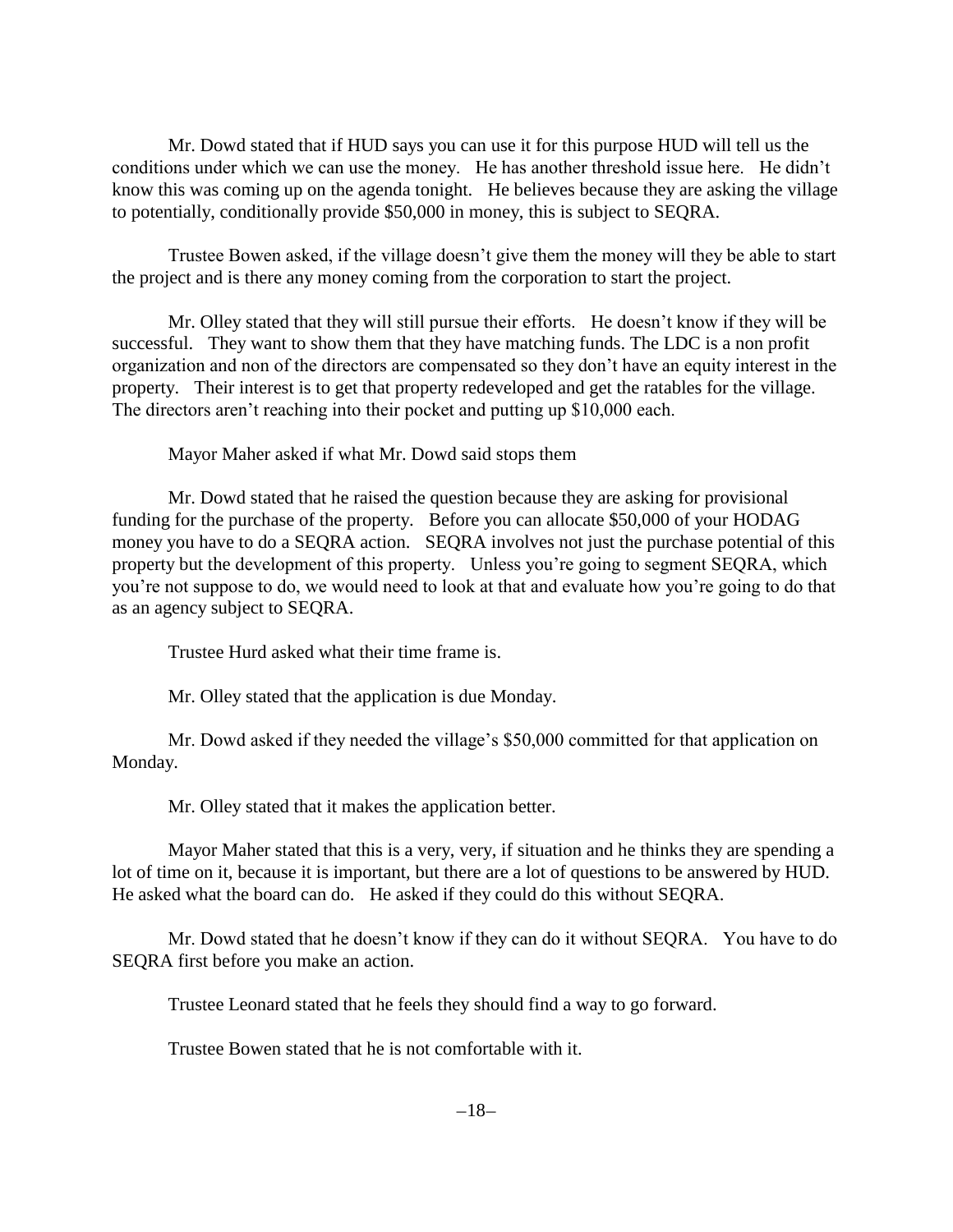Deputy Mayor Rumbold stated that you should follow the attorney's advise.

Mr. Dowd indicated that if the board wants to they could hold a special meeting and see if they can come up with some resolution regarding the SEQRA process.

Deputy Mayor Rumbold asked, if HUD says no and they've expended money, would any money change hands that they don't know yet if they will get that money back from HUD or have access to the HODAG funds.

Mr. Olley stated that they are doing their own grant writing for the application. There is a fee that the LDC would incur to file the application for the grant.

Mayor Maher asked if it would be possible, if they get a response back from HUD and the board calls a special meeting and finds out from there where they are with SEQRA. Is that logical if they have to do that as a board before Monday.

Mr. Dowd stated, assuming that HUD comes back and says you can do it you still have the SEQRA issue. SEQRA has to go first before you make your resolution allocating the \$50,000 to this project. You can always do SEQRA and then pass a conditional resolution.

Mayor Maher asked Mr. Dowd to work with Mr. Olley and get back to the board and if they have to call a special meeting to discuss this they can.

It was the consensus of the board that the Village Attorney meet with Mr. Olley about SEQRA and get back to the board and if they have to hold a special meeting.

## **Public Comments On Business of the Board**

John Revella, 16 Church Street stated that he was concerned with the Small Cities loan application for subordination. The money was given to the people to improve their home to be paid back when they sell their home. To him a reverse mortgage is like selling your home and they should pay it back. In regard to the Bartlett building parking easement he remembers the village paying a lot of money for an easement for the sewer line. The Girls Softball State Championship sign, in driving around the county you see those kinds of signs. He supports the signage for the state champions. He indicated that there are electrical lines run to the score boards at Bradley Park. He doesn't know if they work. He feels that park needs to be improved. He is concerned with the Package Lighting building, it's a historic building and they should honor the past and also embrace the future developing it in some way. The village should use the HODAG fund. He also suggested that it be put in the Bartlett easement that if the insurance lapses that the easement cancels.

Frank Lamacchia 21 Woodruff Street asked the board to give him a dollar and if those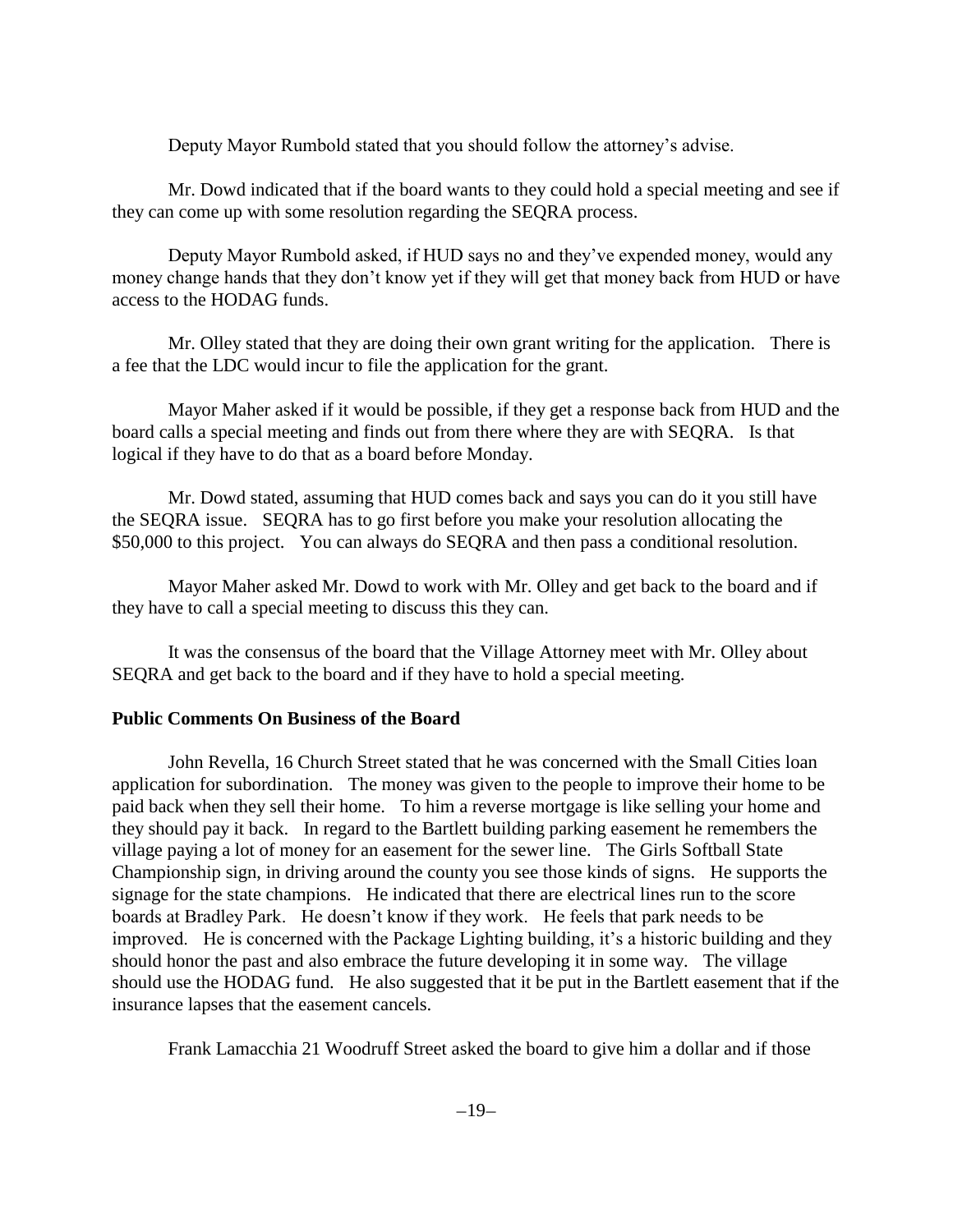numbers come out he will give them their money back. There are so many ifs, he's confused. He inquired about the low income apartments at 29 Grant Street.

Trustee Hurd stated that it's residential over commercial.

Mayor Maher stated that there are a ton of if's and the board isn't comfortable with them either. They will do their best to find the answers.

Mary Ellen Matise asked about the HODAG money, is it a gift or a grant.

Mayor Maher stated that it's repayments of something that was given out seventeen years ago.

Ms. Matise asked if the \$50,000 was going to be repaid to the village.

Mayor Maher stated that right now it's a loan and would be repaid at an interest rate. It could also be brought up for discussion if it could be given as a grant.

Ms. Matise stated that if we have all this HODAG money and we have people whose homes are income eligible why can't we be using that money for that or is it strictly rental.

Mayor Maher stated that if they get an interpretation it's worth explorer as to how well it can be used. Lets find a way to use it creatively for everyone everywhere.

Ms. Matise stated that there is still an issue with the MX Zoning and she would hate to see the end of an active rail spur which could be used for businesses that use the rail spur and would bring in many jobs. It could be a green business. Kingston and Saugerties is getting money for green businesses. We have an active rail spur there that we wants to waste on apartments.

Becky Pearson stated that they talked about the sewer main break, she saw dirt being removed, was there dirt left over, because the memorial park next to the bridge could use dirt. Also, on the HODAG funding she had concerns about whether you use that HODAG money, and they are talking about low income housing or below market rate housing that would have to be in there, can that change the square footage of the apartments and can they do lower than nine hundred square feet. Can they use that money to get money to purchase the building or does it have to be for rehabilitation. Trustee Leonard asked about tying into the village and what it does. She guesses there are no real plans so they don't really know what it's tied into. She believes the board did the right thing tonight putting it off. She asked when the special meeting will be and how will it be noticed.

Mayor Maher stated that it will be in the evening and everyone will have as much notice as possible. It will go out in a press release. He will call her personally.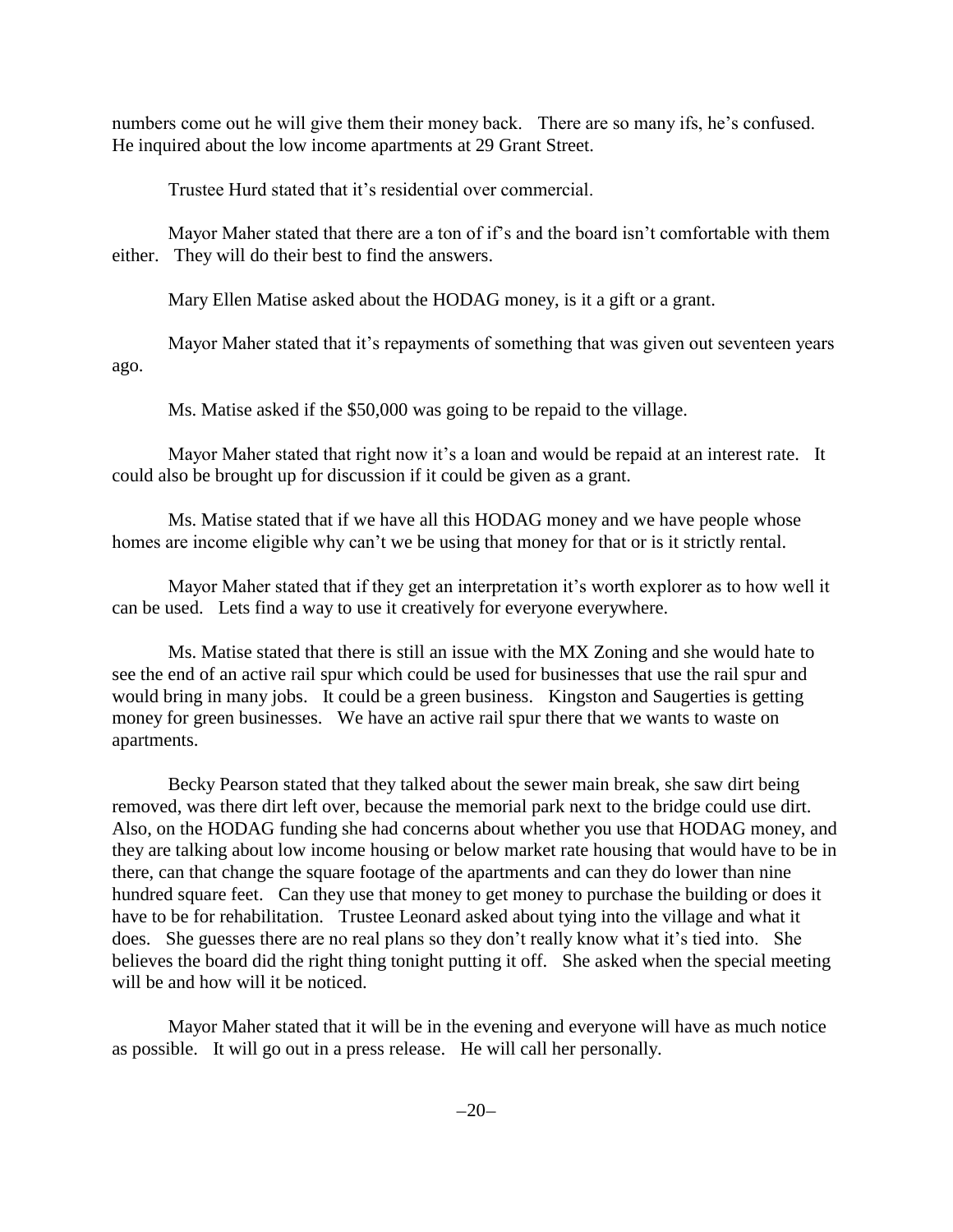Ms. Pearson asked, once the funds are used does that set a precedent with other people who have regular apartments can then come in and use the HODAG money and lower their apartment size.

Mr. Dowd stated that he doesn't think they can lower the square footage of their apartment without a zone change or variance.

Ms. Pearson asked if it can be used for a purpose or for fixing it up. Will the board have the answers before they take a vote.

Mayor Maher stated that they will work their best to answer all her questions.

Mickey Millspaugh stated that access to the Oak Street apartments is through the Oak Street parking lot and that seems like it's some sort of precedent for access to private property. He asked if everyone on the board read the letter from Dave Lustig about the purchase price. He would like the letter be part of the minutes. He asked if is it fair market price that is being asked for that property.

# **Approval of Minutes**

Trustee Hurd moved to approve the minutes of February  $9<sup>th</sup>$ , 2010 Motion carried. Seconded by Trustee Leonard.

Deputy Mayor Rumbold stated that in the minutes Trustee Leonard was talking about the committee stated that he was working on the committee eight months and then Mayor Maher referenced it about eight months and Trustee Leonard's comment isn't there.

Trustee Leonard stated that he didn't say six to eight months.

Mayor Maher stated that he did.

Trustee Leonard stated that its six to eight weeks.

Mayor Maher stated that on Page 1, fifth paragraph it doesn't show the vote.

Trustee Hurd amended his motion to include the change to Page 1, fifth paragraph with the following correction, Page 1, Fifth paragraph, add, On roll cal Trustees Rumbold, Leonard, Bowen, Deputy mayor Rumbold and Mayor Maher voted yes. Trustees Wynkoop, Norman and Hurd voted no.

All ayes. Minutes adopted. **Audited Bills**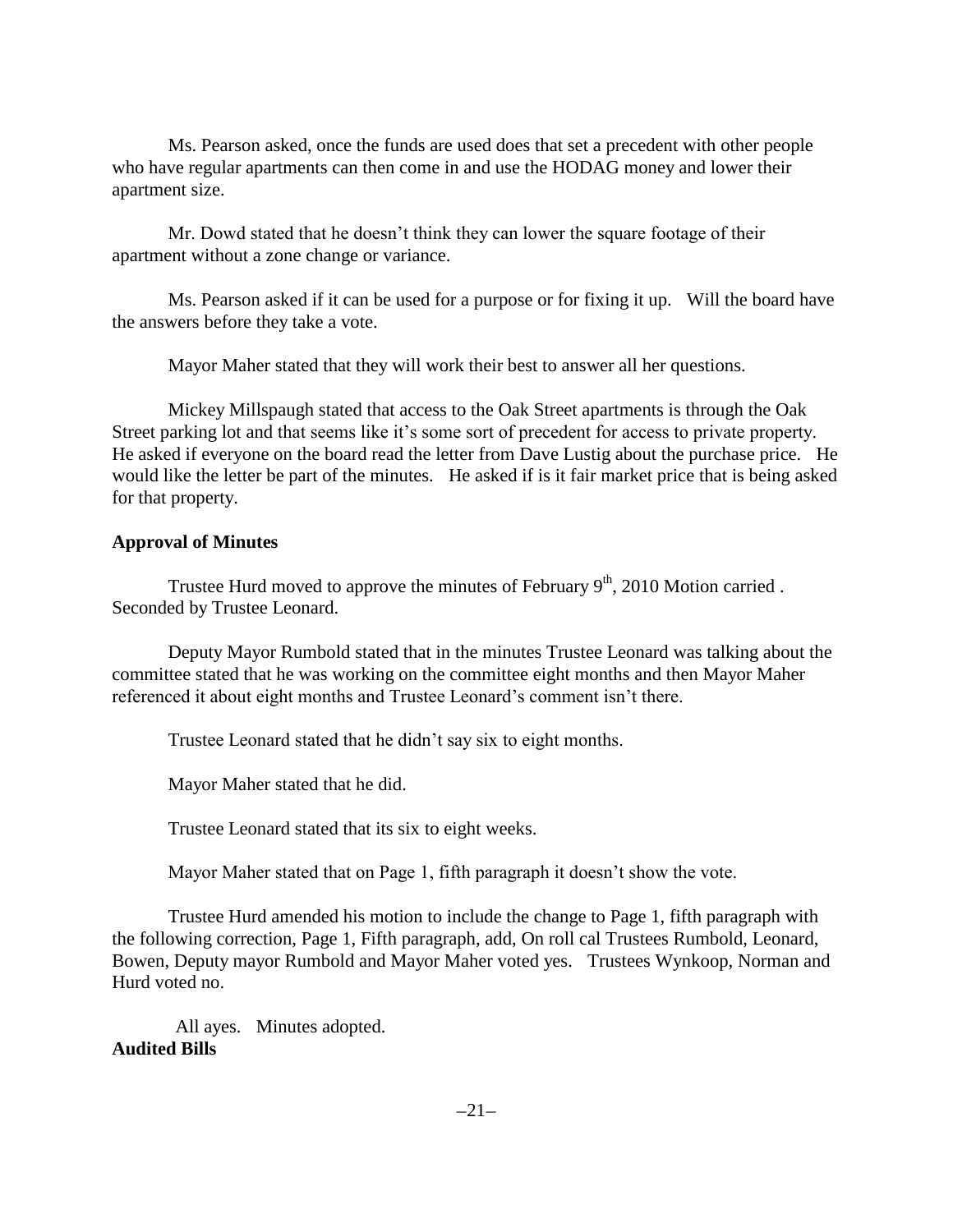Trustee Norman moved to pay the audited bills of March  $9<sup>th</sup>$ , 2010. Seconded by Trustee Hurd.

Trustee Leonard asked if there was an accident with Car 5?

Manager Politi stated yes and it was submitted to the insurance company.

Deputy Mayor Rumbold stated that when she was on the school board and they were trying to save money when people went to conventions if two females went they shared a room and if two males went they shared a room. She noticed the manager and Trustee Leonard went to a convention and they used two rooms.

Trustee Leonard stated that three people signed up and the third party did not go, that is why there was two rooms.

Deputy Mayor Rumbold asked why they didn't cancel one room.

Trustee Leonard stated that they didn't know until they went to pick him up.

Deputy Mayor Rumbold asked the manager to mention the bill for the Tinbrook that he will try to get the money for the seal.

Manager Politi stated that there was a bill in there for a pump in the amount of \$2700. They are going to try and get that back under warrantee. It was too soon for the seal to burn out.

Deputy Mayor Rumbold stated that she would like to know what their warrantee is.

All ayes. Motion carried.

#### **Correspondence**

Trustee Bowen complemented DPW for their work during the storm. Also there was a light out since November and it was taken care of.

Trustee Leonard stated that the Citizen's Foundation is having a meeting this Friday.

#### **Board Comments**

Trustee Norman stated that the Friends of the Walden Youth will be holding their annual yard sale on March 21<sup>st</sup>. The Easter Egg Hunt is March  $27<sup>th</sup>$  at Olley Park. She also thanked everyone in the village for helping out during the storm. Where she lives they announced that anyone could go to the fire house. She kept in touch with the Police Chief and Manager. She